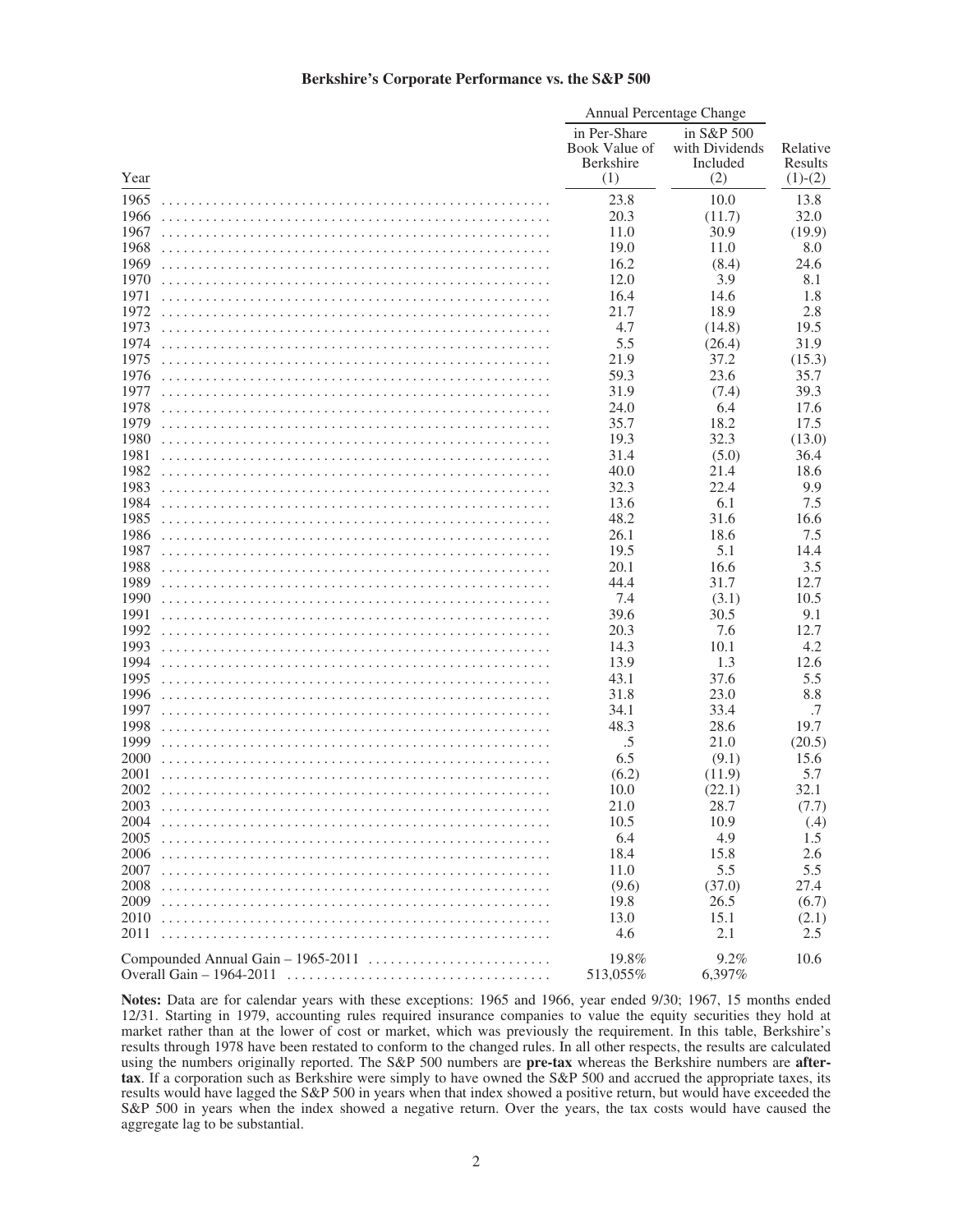## **BERKSHIRE HATHAWAY INC.**

### **To the Shareholders of Berkshire Hathaway Inc.:**

The per-share book value of both our Class A and Class B stock increased by 4.6% in 2011. Over the last 47 years (that is, since present management took over), book value has grown from \$19 to \$99,860, a rate of 19.8% compounded annually.\*

Charlie Munger, Berkshire's Vice Chairman and my partner, and I feel good about the company's progress during 2011. Here are the highlights:

The primary job of a Board of Directors is to see that the right people are running the business and to be sure that the next generation of leaders is identified and ready to take over *tomorrow*. I have been on 19 corporate boards, and Berkshire's directors are at the top of the list in the time and diligence they have devoted to succession planning. What's more, their efforts have paid off.

As 2011 started, Todd Combs joined us as an investment manager, and shortly after yearend Ted Weschler came aboard. Both of these men have outstanding investment skills and a deep commitment to Berkshire. Each will be handling a few billion dollars in 2012, but they have the brains, judgment and character to manage our entire portfolio when Charlie and I are no longer running Berkshire.

Your Board is equally enthusiastic about my successor as CEO, an individual to whom they have had a great deal of exposure and whose managerial and human qualities they admire. (We have two superb back-up candidates as well.) When a transfer of responsibility is required, it will be seamless, and Berkshire's prospects will remain bright. More than 98% of my net worth is in Berkshire stock, all of which will go to various philanthropies. Being so heavily concentrated in one stock defies conventional wisdom. But I'm fine with this arrangement, knowing both the quality and diversity of the businesses we own and the caliber of the people who manage them. With these assets, my successor will enjoy a running start. Do not, however, infer from this discussion that Charlie and I are going anywhere; we continue to be in excellent health, and we love what we do.

- On September  $16<sup>th</sup>$  we acquired Lubrizol, a worldwide producer of additives and other specialty chemicals. The company has had an outstanding record since James Hambrick became CEO in 2004, with pre-tax profits increasing from \$147 million to \$1,085 million. Lubrizol will have many opportunities for "bolt-on" acquisitions in the specialty chemical field. Indeed, we've already agreed to three, costing \$493 million. James is a disciplined buyer and a superb operator. Charlie and I are eager to expand his managerial domain.
- Our major businesses did well last year. In fact, *each* of our five largest non-insurance companies BNSF, Iscar, Lubrizol, Marmon Group and MidAmerican Energy – delivered record operating earnings. In aggregate these businesses earned more than \$9 billion pre-tax in 2011. Contrast that to seven years ago, when we owned only one of the five, MidAmerican, whose pre-tax earnings were \$393 million. Unless the economy weakens in 2012, *each* of our fabulous five should again set a record, with aggregate earnings comfortably topping \$10 billion.

<sup>\*</sup> All per-share figures used in this report apply to Berkshire's A shares. Figures for the B shares are 1/1500th of those shown for A.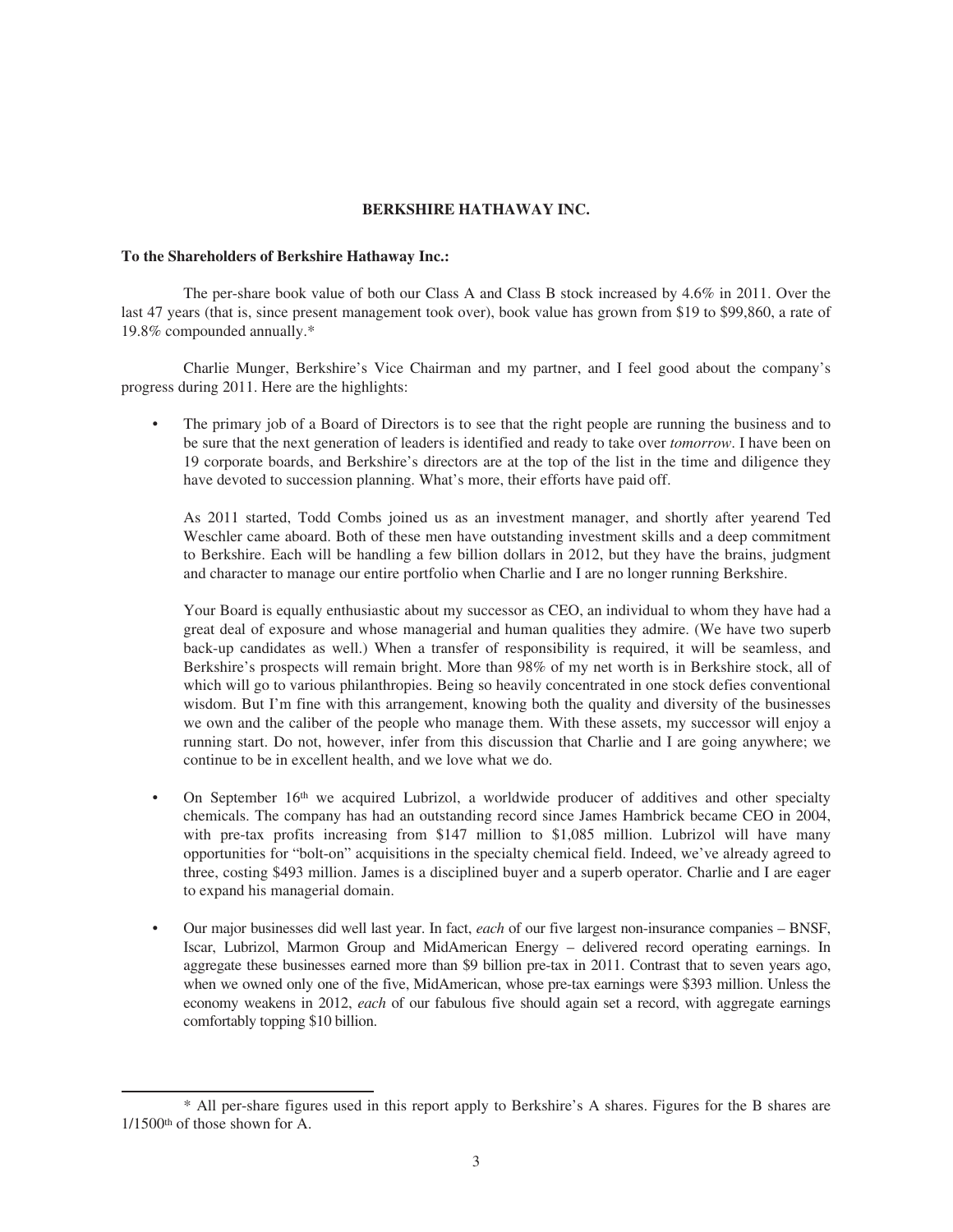- In total, our entire string of operating companies spent \$8.2 billion for property, plant and equipment in 2011, smashing our previous record by more than \$2 billion. About 95% of these outlays were made in the U.S., a fact that may surprise those who believe our country lacks investment opportunities. We welcome projects abroad, but expect the overwhelming majority of Berkshire's future capital commitments to be in America. In 2012, these expenditures will again set a record.
- Our insurance operations continued their delivery of costless capital that funds a myriad of other opportunities. This business produces "float" – money that doesn't belong to us, but that we get to invest for Berkshire's benefit. And if we pay out less in losses and expenses than we receive in premiums, we additionally earn an underwriting profit, meaning the float costs us less than nothing. Though we are sure to have underwriting losses from time to time, we've now had nine consecutive years of underwriting profits, totaling about \$17 billion. Over the same nine years our float increased from \$41 billion to its current record of \$70 billion. Insurance has been good to us.
- Finally, we made two major investments in marketable securities: (1) a \$5 billion 6% preferred stock of Bank of America that came with warrants allowing us to buy 700 million common shares at \$7.14 per share any time before September 2, 2021; and (2) 63.9 million shares of IBM that cost us \$10.9 billion. Counting IBM, we now have large ownership interests in four exceptional companies: 13.0% of American Express, 8.8% of Coca-Cola, 5.5% of IBM and 7.6% of Wells Fargo. (We also, of course, have many smaller, but important, positions.)

We view these holdings as partnership interests in wonderful businesses, not as marketable securities to be bought or sold based on their near-term prospects. Our share of *their* earnings, however, are far from fully reflected in *our* earnings; only the dividends we receive from these businesses show up in our financial reports. Over time, though, the undistributed earnings of these companies that are attributable to our ownership are of huge importance to us. That's because they will be used in a variety of ways to increase future earnings and dividends of the investee. They may also be devoted to stock repurchases, which will increase our share of the company's future earnings.

Had we owned our present positions throughout last year, our dividends from the "Big Four" would have been \$862 million. That's all that would have been reported in Berkshire's income statement. Our share of this quartet's earnings, however, would have been far greater: \$3.3 billion. Charlie and I believe that the \$2.4 billion that goes unreported on our books creates at least that amount of value for Berkshire as it fuels earnings gains in future years. We expect the combined earnings of the four – and their dividends as well – to increase in 2012 and, for that matter, almost every year for a long time to come. A decade from now, our current holdings of the four companies might well account for earnings of \$7 billion, of which \$2 billion in dividends would come to us.

I've run out of good news. Here are some developments that hurt us during 2011:

• A few years back, I spent about \$2 billion buying several bond issues of Energy Future Holdings, an electric utility operation serving portions of Texas. That was a mistake – a *big* mistake. In large measure, the company's prospects were tied to the price of natural gas, which tanked shortly after our purchase and remains depressed. Though we have annually received interest payments of about \$102 million since our purchase, the company's ability to pay will soon be exhausted unless gas prices rise substantially. We wrote down our investment by \$1 billion in 2010 and by an additional \$390 million last year.

At yearend, we carried the bonds at their market value of \$878 million. If gas prices remain at present levels, we will likely face a further loss, perhaps in an amount that will virtually wipe out our current carrying value. Conversely, a substantial increase in gas prices might allow us to recoup some, or even all, of our write-down. However things turn out, I totally miscalculated the gain/loss probabilities when I purchased the bonds. In tennis parlance, this was a major unforced error by your chairman.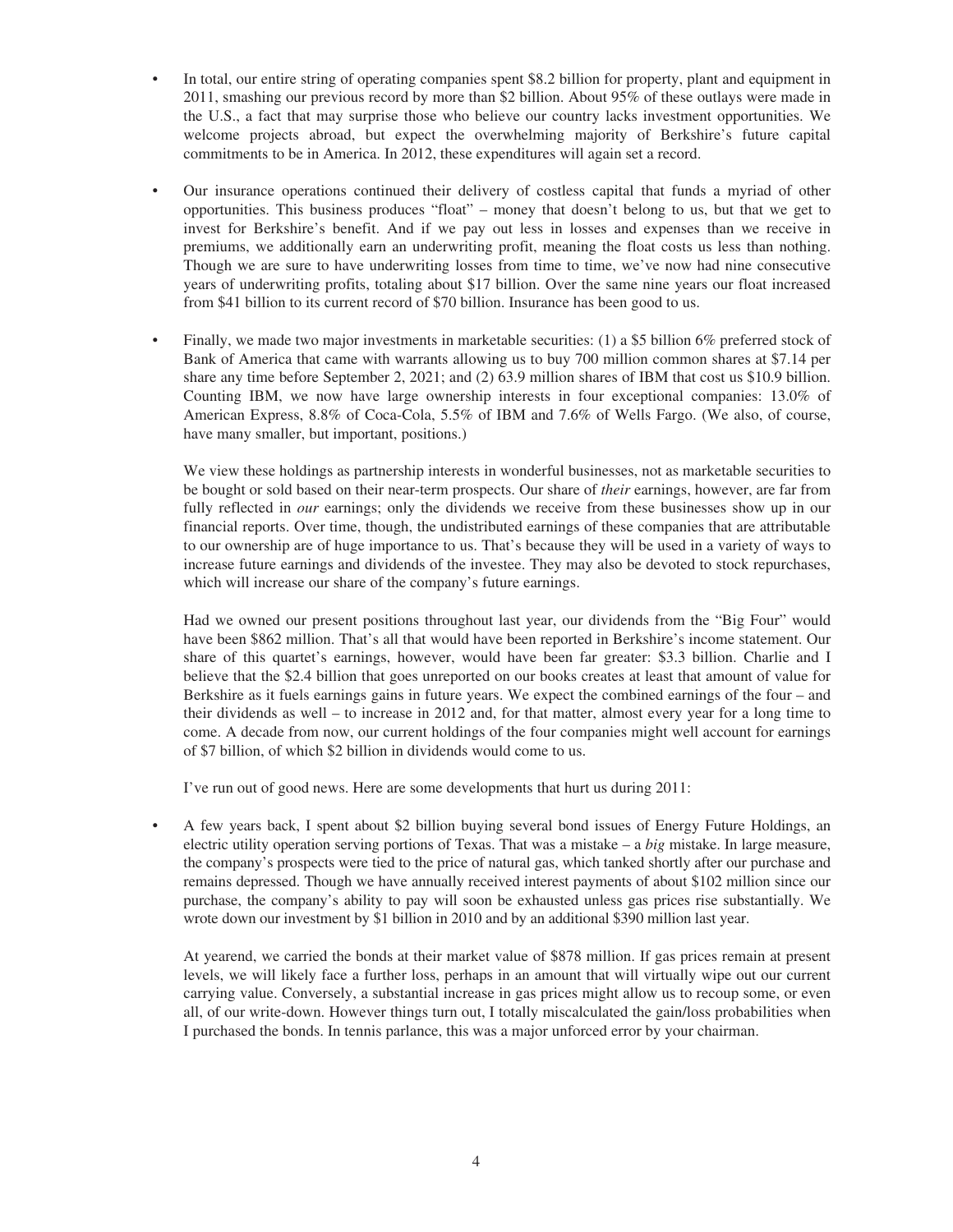- Three large and very attractive fixed-income investments were called away from us by their issuers in 2011. Swiss Re, Goldman Sachs and General Electric paid us an aggregate of \$12.8 billion to redeem securities that were producing about \$1.2 billion of pre-tax earnings for Berkshire. That's a lot of income to replace, though our Lubrizol purchase did offset most of it.
- Last year, I told you that "a housing recovery will probably begin within a year or so." I was dead wrong. We have five businesses whose results are significantly influenced by housing activity. The connection is direct at Clayton Homes, which is the largest producer of homes in the country, accounting for about 7% of those constructed during 2011.

Additionally, Acme Brick, Shaw (carpet), Johns Manville (insulation) and MiTek (building products, primarily connector plates used in roofing) are all materially affected by construction activity. In aggregate, our five housing-related companies had pre-tax profits of \$513 million in 2011. That's similar to 2010 but down from \$1.8 billion in 2006.

Housing will come back – you can be sure of that. Over time, the number of housing units necessarily matches the number of households (after allowing for a normal level of vacancies). For a period of years prior to 2008, however, America added more housing units than households. Inevitably, we ended up with far too many units and the bubble popped with a violence that shook the entire economy. That created still another problem for housing: Early in a recession, household formations slow, and in 2009 the decrease was dramatic.

That devastating supply/demand equation is now reversed: Every day we are creating more households than housing units. People may postpone hitching up during uncertain times, but eventually hormones take over. And while "doubling-up" may be the initial reaction of some during a recession, living with in-laws can quickly lose its allure.

At our current annual pace of 600,000 housing starts – considerably less than the number of new households being formed – buyers and renters are sopping up what's left of the old oversupply. (This process will run its course at different rates around the country; the supply-demand situation varies widely by locale.) While this healing takes place, however, our housing-related companies sputter, employing only 43,315 people compared to 58,769 in 2006. This hugely important sector of the economy, which includes not only construction but everything that feeds off of it, remains in a *depression* of its own. I believe this is the major reason a recovery in employment has so severely lagged the steady and substantial comeback we have seen in almost all other sectors of our economy.

Wise monetary and fiscal policies play an important role in tempering recessions, but these tools don't create households nor eliminate excess housing units. Fortunately, demographics and our market system will restore the needed balance – probably before long. When that day comes, we will again build one million or more residential units annually. I believe pundits will be surprised at how far unemployment drops once that happens. They will then reawake to what has been true since 1776: America's best days lie ahead.

## **Intrinsic Business Value**

Charlie and I measure our performance by the rate of gain in Berkshire's per-share intrinsic business value. If our gain over time outstrips the performance of the S&P 500, we have earned our paychecks. If it doesn't, we are overpaid at any price.

We have no way to pinpoint intrinsic value. But we do have a useful, *though considerably understated*, proxy for it: per-share book value. This yardstick is meaningless at most companies. At Berkshire, however, book value very roughly tracks business values. That's because the amount by which Berkshire's intrinsic value exceeds book value does not swing wildly from year to year, though it increases in most years. Over time, the divergence will likely become ever more substantial in absolute terms, remaining reasonably steady, however, on a percentage basis as both the numerator and denominator of the business-value/book-value equation increase.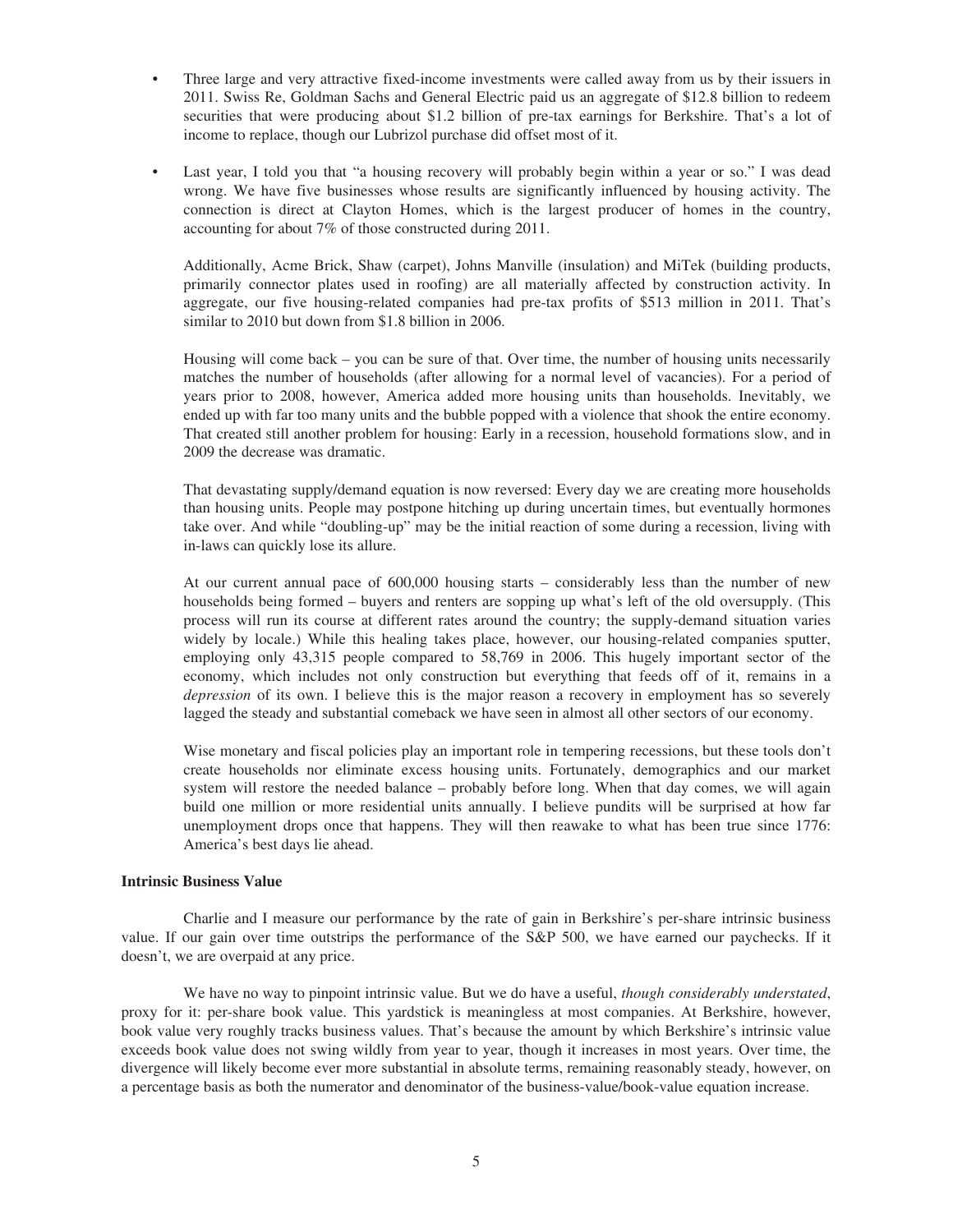We've regularly emphasized that our book-value performance is almost certain to outpace the S&P 500 in a bad year for the stock market and just as certainly will fall short in a strong up-year. The test is how we do over time. Last year's annual report included a table laying out results for the 42 five-year periods since we took over at Berkshire in 1965 (i.e., 1965-69, 1966-70, etc.). All showed our book value beating the S&P, and our string held for 2007-11. It will almost certainly snap, though, if the S&P 500 should put together a five-year winning streak (which it may well be on its way to doing as I write this).

\*\*\*\*\*\*\*\*\*\*\*\*

I also included two tables last year that set forth the key quantitative ingredients that will help you estimate our per-share intrinsic value. I won't repeat the full discussion here; you can find it reproduced on pages 99-100. To update the tables shown there, our per-share investments in 2011 increased 4% to \$98,366, and our pre-tax earnings from businesses other than insurance and investments increased 18% to \$6,990 per share.

Charlie and I like to see gains in both areas, but our primary focus is on building operating earnings. Over time, the businesses we currently own should increase their aggregate earnings, and we hope also to purchase some large operations that will give us a further boost. We now have eight subsidiaries that would each be included in the Fortune 500 were they stand-alone companies. That leaves only 492 to go. My task is clear, and I'm on the prowl.

## **Share Repurchases**

Last September, we announced that Berkshire would repurchase its shares at a price of up to 110% of book value. We were in the market for only a few days – buying \$67 million of stock – before the price advanced beyond our limit. Nonetheless, the general importance of share repurchases suggests I should focus for a bit on the subject.

Charlie and I favor repurchases when two conditions are met: first, a company has ample funds to take care of the operational and liquidity needs of its business; second, its stock is selling at a material discount to the company's intrinsic business value, conservatively calculated.

We have witnessed many bouts of repurchasing that failed our second test. Sometimes, of course, infractions – even serious ones – are innocent; many CEOs never stop believing their stock is cheap. In other instances, a less benign conclusion seems warranted. It doesn't suffice to say that repurchases are being made to offset the dilution from stock issuances or simply because a company has excess cash. Continuing shareholders are *hurt* unless shares are purchased below intrinsic value. The first law of capital allocation – whether the money is slated for acquisitions or share repurchases – is that what is smart at one price is dumb at another. (One CEO who always stresses the price/value factor in repurchase decisions is Jamie Dimon at J.P. Morgan; I recommend that you read his annual letter.)

Charlie and I have mixed emotions when Berkshire shares sell well below intrinsic value. We like making money for continuing shareholders, and there is no surer way to do that than by buying an asset – our own stock – that we know to be worth *at least* x for less than that – for .9x, .8x or even lower. (As one of our directors says, it's like shooting fish in a barrel, *after* the barrel has been drained and the fish have quit flopping.) Nevertheless, we don't enjoy cashing out partners at a discount, even though our doing so may give the selling shareholders a slightly higher price than they would receive if our bid was absent. When we are buying, therefore, we want those exiting partners to be fully informed about the value of the assets they are selling.

At our limit price of 110% of book value, repurchases clearly increase Berkshire's per-share intrinsic value. And the more and the cheaper we buy, the greater the gain for continuing shareholders. Therefore, if given the opportunity, we will likely repurchase stock aggressively at our price limit or lower. You should know, however, that we have no interest in supporting the stock and that our bids will fade in particularly weak markets. Nor will we buy shares if our cash-equivalent holdings are below \$20 billion. At Berkshire, financial strength that is unquestionable takes precedence over all else.

\*\*\*\*\*\*\*\*\*\*

This discussion of repurchases offers me the chance to address the irrational reaction of many investors to changes in stock prices. When Berkshire buys stock in a company that is repurchasing shares, we hope for two events: First, we have the normal hope that earnings of the business will increase at a good clip for a long time to come; and second, we also hope that the stock *underperforms* in the market for a long time as well. A corollary to this second point: "Talking our book" about a stock we own – were that to be effective – would actually be harmful to Berkshire, not helpful as commentators customarily assume.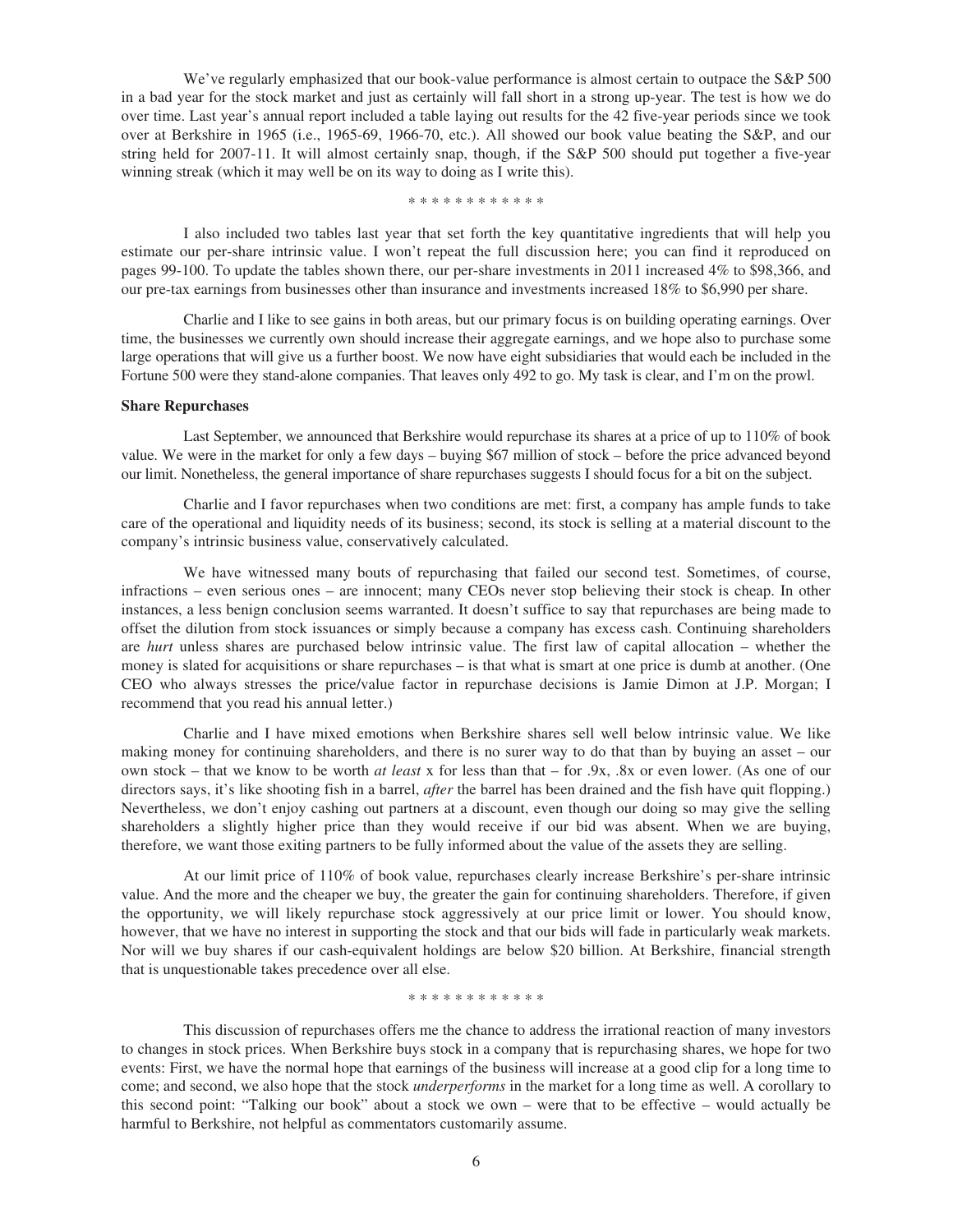Let's use IBM as an example. As all business observers know, CEOs Lou Gerstner and Sam Palmisano did a superb job in moving IBM from near-bankruptcy twenty years ago to its prominence today. Their operational accomplishments were truly extraordinary.

But their financial management was equally brilliant, particularly in recent years as the company's financial flexibility improved. Indeed, I can think of no major company that has had better financial management, a skill that has materially increased the gains enjoyed by IBM shareholders. The company has used debt wisely, made value-adding acquisitions almost exclusively for cash and aggressively repurchased its own stock.

Today, IBM has 1.16 billion shares outstanding, of which we own about 63.9 million or 5.5%. Naturally, what happens to the company's earnings over the next five years is of enormous importance to us. Beyond that, the company will likely spend \$50 billion or so in those years to repurchase shares. Our quiz for the day: What should a long-term shareholder, such as Berkshire, cheer for during that period?

I won't keep you in suspense. We should wish for IBM's stock price to *languish* throughout the five years.

Let's do the math. If IBM's stock price averages, say, \$200 during the period, the company will acquire 250 million shares for its \$50 billion. There would consequently be 910 million shares outstanding, and we would own about 7% of the company. If the stock conversely sells for an average of \$300 during the five-year period, IBM will acquire only 167 million shares. That would leave about 990 million shares outstanding after five years, of which we would own 6.5%.

If IBM were to earn, say, \$20 billion in the fifth year, our share of those earnings would be a full \$100 million greater under the "disappointing" scenario of a lower stock price than they would have been at the higher price. At some later point our shares would be worth perhaps  $$1\frac{1}{2}$  billion more than if the "high-price" repurchase scenario had taken place.

The logic is simple: If you are going to be a net buyer of stocks in the future, either directly with your own money or indirectly (through your ownership of a company that is repurchasing shares), you are *hurt* when stocks rise. You benefit when stocks swoon. *Emotions*, however, too often complicate the matter: Most people, including those who will be net buyers in the future, take comfort in seeing stock prices advance. These shareholders resemble a commuter who rejoices after the price of gas increases, simply because his tank contains a day's supply.

Charlie and I don't expect to win many of you over to our way of thinking – we've observed enough human behavior to know the futility of that – but we do want you to be aware of our personal calculus. And here a confession is in order: In my early days I, too, rejoiced when the market rose. Then I read Chapter Eight of Ben Graham's *The Intelligent Investor*, the chapter dealing with how investors should view fluctuations in stock prices. Immediately the scales fell from my eyes, and low prices became my friend. Picking up that book was one of the luckiest moments in my life.

In the end, the success of our IBM investment will be determined primarily by its future earnings. But an important secondary factor will be how many shares the company purchases with the substantial sums it is likely to devote to this activity. And if repurchases ever reduce the IBM shares outstanding to 63.9 million, I will abandon my famed frugality and give Berkshire employees a paid holiday.

\*\*\*\*\*\*\*\*\*\*\*\*

Now, let's examine the four major sectors of our operations. Each has vastly different balance sheet and income characteristics from the others. Lumping them together therefore impedes analysis. So we'll present them as four separate businesses, which is how Charlie and I view them. Because we may be repurchasing Berkshire shares from some of you, we will offer our thoughts in each section as to how intrinsic value compares to carrying value.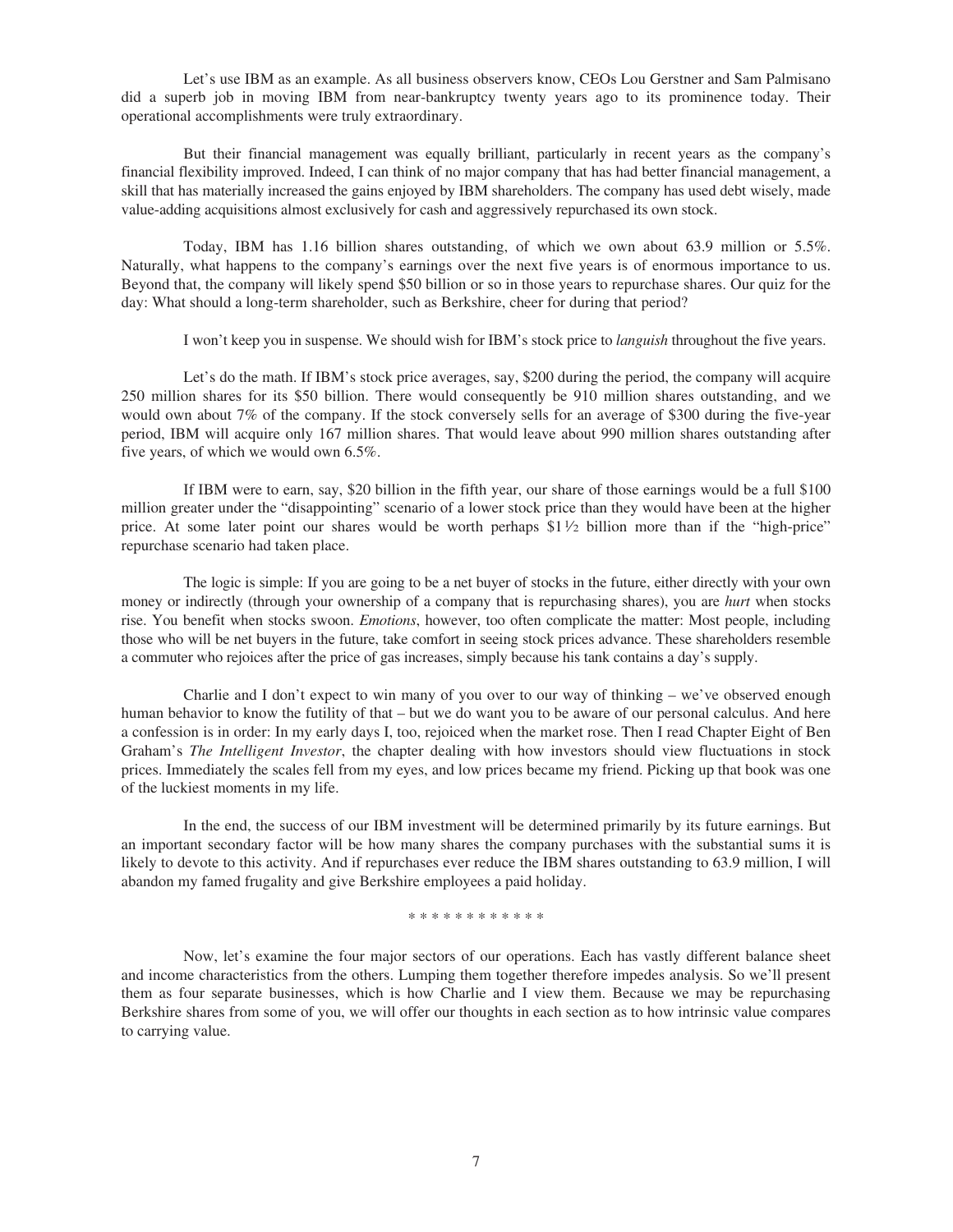#### **Insurance**

Let's look first at insurance, Berkshire's core operation and the engine that has propelled our expansion over the years.

Property-casualty ("P/C") insurers receive premiums upfront and pay claims later. In extreme cases, such as those arising from certain workers' compensation accidents, payments can stretch over decades. This collect-now, pay-later model leaves us holding large sums – money we call "float" – that will eventually go to others. Meanwhile, we get to invest this float for Berkshire's benefit. Though individual policies and claims come and go, the amount of float we hold remains remarkably stable in relation to premium volume. Consequently, as our business grows, so does our float. And how we have grown, as the following table shows:

| Year | Float (in \$ millions) |
|------|------------------------|
| 1970 | S<br>39                |
| 1980 | 237                    |
| 1990 | 1,632                  |
| 2000 | 27,871                 |
| 2010 | 65,832                 |
| 2011 | 70,571                 |

It's unlikely that our float will grow much – if at all – from its current level. That's mainly because we already have an outsized amount relative to our premium volume. Were there to be a *decline* in float, I will add, it would almost certainly be *very* gradual and therefore impose no unusual demand for funds on us.

If our premiums exceed the total of our expenses and eventual losses, we register an underwriting profit that adds to the investment income our float produces. When such a profit occurs, we enjoy the use of free money – and, better yet, get *paid* for holding it. Unfortunately, the wish of all insurers to achieve this happy result creates intense competition, so vigorous in most years that it causes the P/C industry as a whole to operate at a significant underwriting *loss*. For example, State Farm, by farthe country'slargestinsurer and a well-managed company besides, has incurred an underwriting loss in eight of the last eleven years. There are a lot of ways to lose money in insurance, and the industry is resourceful in creating new ones.

As noted in the first section of this report, we have now operated at an underwriting profit for nine consecutive years, our gain for the period having totaled \$17 billion. I believe it likely that we will continue to underwrite profitably in most – though certainly not all – future years. If we accomplish that, our float will be better than cost-free. We will profit just as we would if some party deposited \$70.6 billion with us, paid us a fee for holding its money and then let us invest its funds for our own benefit.

So how does this attractive float affect intrinsic value calculations? Our float is deducted *in full* as a liability in calculating Berkshire's book value, just as if we had to pay it out tomorrow and were unable to replenish it. But that's an incorrect way to view float, which should instead be viewed as a revolving fund. If float is both costless and long-enduring, the true value of this liability is *far* lower than the accounting liability.

Partially offsetting this overstated liability is \$15.5 billion of "goodwill" attributable to our insurance companies that is included in book value as an asset. In effect, this goodwill represents the price we paid for the float-generating capabilities of our insurance operations. The cost of the goodwill, however, has *no* bearing on its true value. If an insurance business produces large and sustained underwriting losses, any goodwill asset attributable to it should be deemed valueless, whatever its original cost.

Fortunately, that's not the case at Berkshire. Charlie and I believe the true economic value of our insurance goodwill – what *we* would pay to purchase float *of similar quality* – to be far in excess of its historic carrying value. The value of our float is one reason – a huge reason – why we believe Berkshire's intrinsic business value substantially exceeds book value.

Let me emphasize once again that cost-free float is *not* an outcome to be expected for the P/C industry as a whole: We don't think there is much "Berkshire-quality" float existing in the insurance world. In most years, including 2011, the industry's premiums have been inadequate to cover claims plus expenses. Consequently, the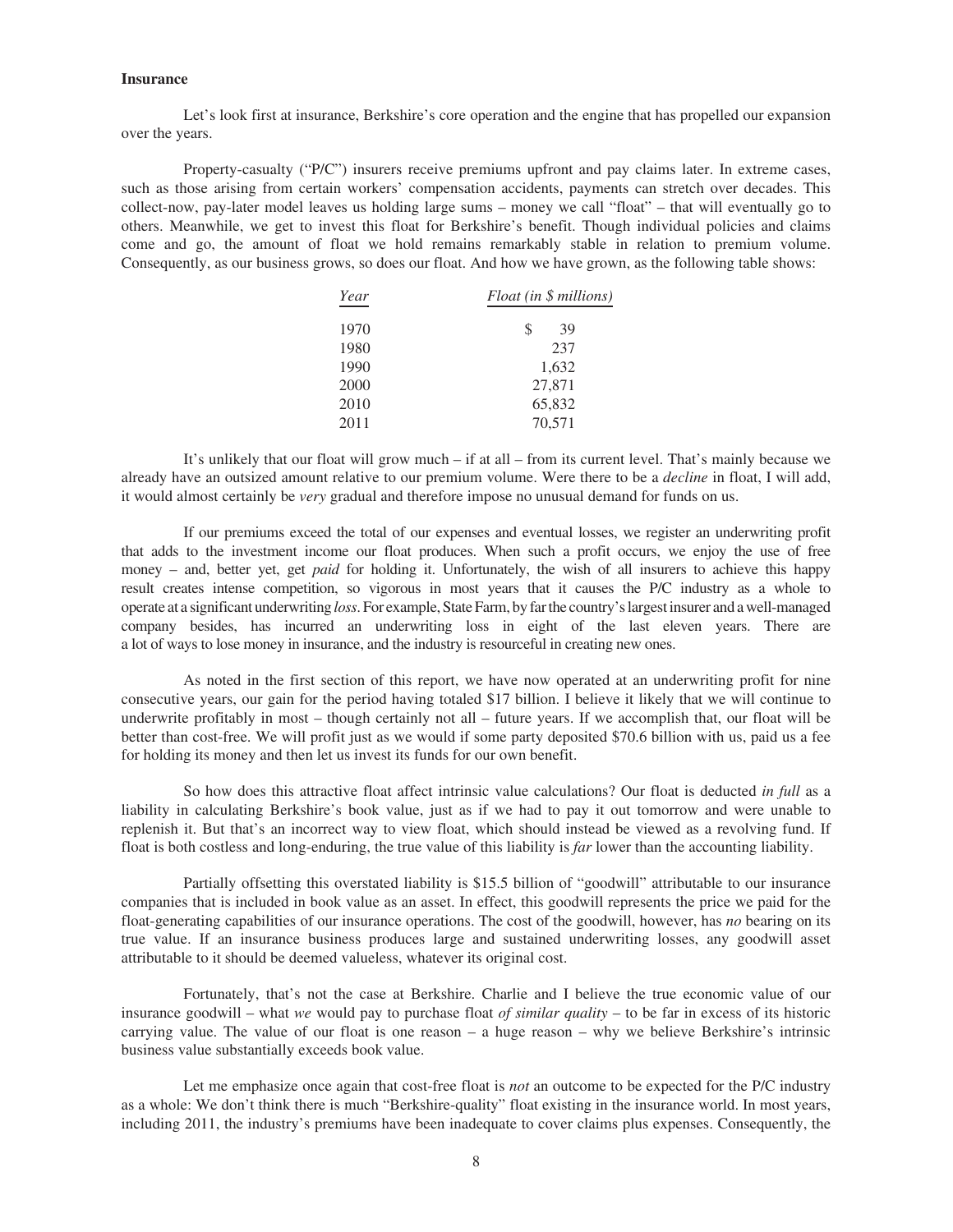industry's overall return on tangible equity has for many decades fallen far short of the average return realized by American industry, a sorry performance almost certain to continue. Berkshire's outstanding economics exist only because we have some terrific managers running some extraordinary insurance operations. Let me tell you about the major units.

\*\*\*\*\*\*\*\*\*\*\*\*

First by float size is the Berkshire Hathaway Reinsurance Group, run by Ajit Jain. Ajit insures risks that no one else has the desire or the capital to take on. His operation combines capacity, speed, decisiveness and, most importantly, brains in a manner that is unique in the insurance business. Yet he never exposes Berkshire to risks that are inappropriate in relation to our resources. Indeed, we are *far* more conservative in that respect than most large insurers. For example, if the insurance industry should experience a \$250 billion loss from some mega-catastrophe – a loss about triple anything it has ever faced – Berkshire as a whole would likely record a moderate profit for the year because of its many streams of earnings. Concurrently, all other major insurers and reinsurers would be far in the red, and some would face insolvency.

From a standing start in 1985, Ajit has created an insurance business with float of \$34 billion and significant underwriting profits, a feat that no CEO of any other insurer has come close to matching. By these accomplishments, he has added a great many billions of dollars to the value of Berkshire. Charlie would gladly trade me for a second Ajit. Alas, there is none.

\*\*\*\*\*\*\*\*\*\*\*\*

We have another insurance powerhouse in General Re, managed by Tad Montross.

At bottom, a sound insurance operation needs to adhere to four disciplines. It must (1) understand *all* exposures that might cause a policy to incur losses; (2) conservatively evaluate the likelihood of any exposure actually causing a loss and the probable cost if it does; (3) set a premium that will deliver a profit, on average, after both prospective loss costs and operating expenses are covered; and (4) be willing to walk away if the appropriate premium can't be obtained.

Many insurers pass the first three tests and flunk the fourth. They simply can't turn their back on business that their competitors are eagerly writing. That old line, "The other guy is doing it so we must as well," spells trouble in any business, but in none more so than insurance. Indeed, a good underwriter needs an independent mindset akin to that of the senior citizen who received a call from his wife while driving home. "Albert, be careful," she warned, "I just heard on the radio that there's a car going the wrong way down the Interstate." "Mabel, they don't know the half of it," replied Albert, "It's not just one car, there are hundreds of them."

Tad has observed all four of the insurance commandments, and it shows in his results. General Re's huge float has been better than cost-free under his leadership, and we expect that, on average, it will continue to be. In the first few years after we acquired it, General Re was a major headache. Now it's a treasure.

\*\*\*\*\*\*\*\*\*\*\*\*

Finally, there is GEICO, the insurer on which I cut my teeth 61 years ago. GEICO is run by Tony Nicely, who joined the company at 18 and completed 50 years of service in 2011.

GEICO's much-envied record comes from Tony's brilliant execution of a superb and almostimpossible-to-replicate business model. During Tony's 18-year tenure as CEO, our market share has grown from 2.0% to 9.3%. If it had instead remained static – as it had for more than a decade before he took over – our premium volume would now be \$3.3 billion rather than the \$15.4 billion we attained in 2011. The extra value created by Tony and his associates is a major element in Berkshire's excess of intrinsic value over book value.

There is still more than 90% of the auto-insurance market left for GEICO to rake in. Don't bet against Tony acquiring chunks of it year after year in the future. Our low costs permit low prices, and every day more Americans discover that the Gecko is doing them a favor when he urges them to visit GEICO.com for a quote. (Our lizard has another endearing quality: Unlike human spokesmen or spokeswomen who expensively represent other insurance companies, our little fellow has no agent.)

\*\*\*\*\*\*\*\*\*\*\*\*

In addition to our three major insurance operations, we own a group of smaller companies, most of them plying their trade in odd corners of the insurance world. In aggregate, their results have consistently been profitable and the float they provide us is substantial. Charlie and I treasure these companies and their managers.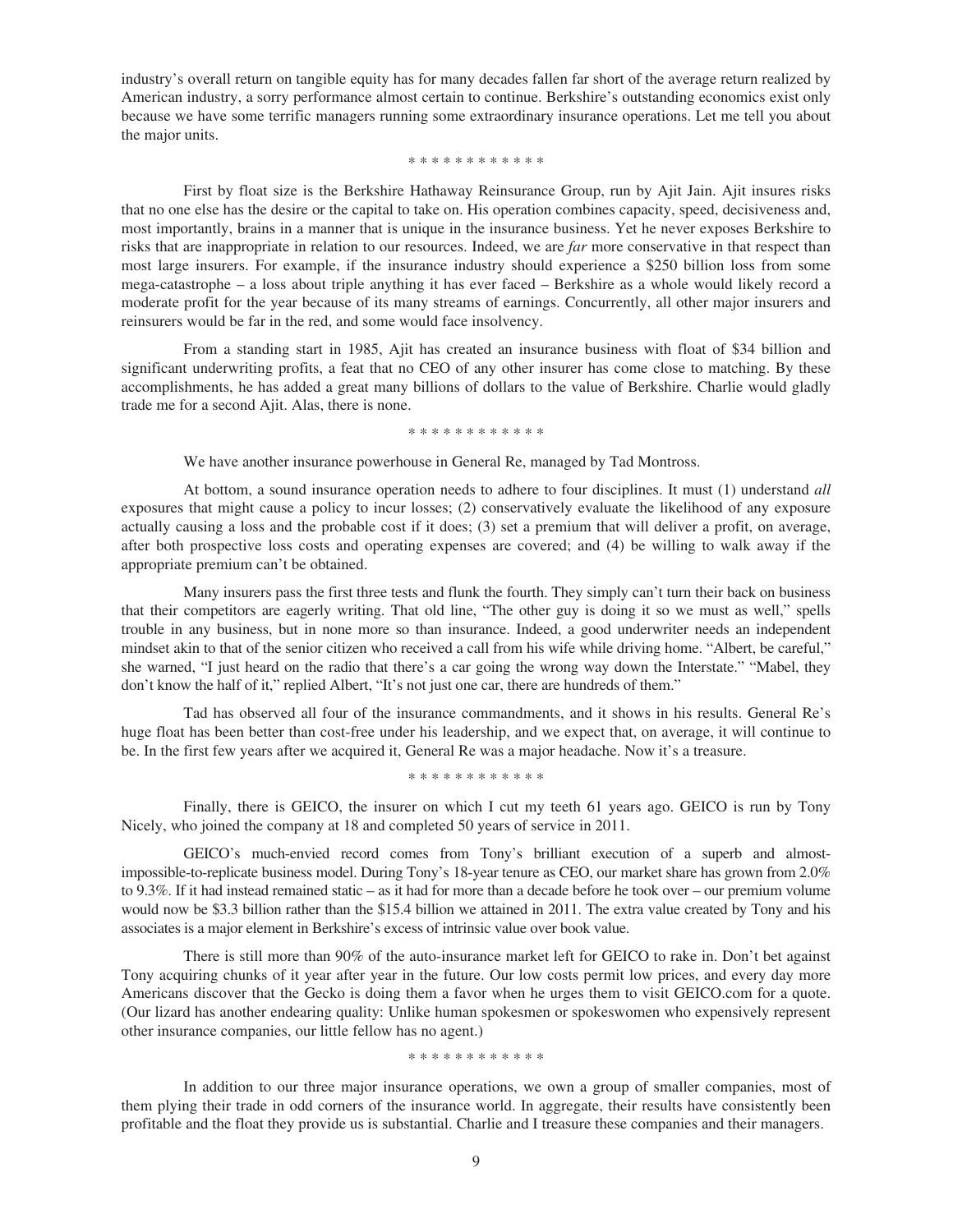At yearend, we acquired Princeton Insurance, a New Jersey writer of medical malpractice policies. This bolt-on transaction expands the managerial domain of Tim Kenesey, the star CEO of Medical Protective, our Indiana-based med-mal insurer. Princeton brings with it more than \$600 million of float, an amount that is included in the following table.

Here is the record of all four segments of our property-casualty and life insurance businesses:

|                                    |                        | <b>Underwriting Profit</b> |          | Yearend Float |  |
|------------------------------------|------------------------|----------------------------|----------|---------------|--|
|                                    | ( <i>in millions</i> ) |                            |          |               |  |
| <i><b>Insurance Operations</b></i> | 2011                   | 2010                       | 2011     | 2010          |  |
| BH Reinsurance                     | \$(714)                | \$176                      | \$33,728 | \$30,370      |  |
| General Re                         | 144                    | 452                        | 19.714   | 20,049        |  |
| $GEICO$                            | 576                    | 1.117                      | 11,169   | 10,272        |  |
|                                    | 242                    | 268                        | 5,960    | 5,141         |  |
|                                    | \$248                  | \$2,013                    | \$70,571 | \$65,832      |  |

Among large insurance operations, Berkshire's impresses me as the best in the world.

#### **Regulated, Capital-Intensive Businesses**

We have two very large businesses, BNSF and MidAmerican Energy, that have important common characteristics distinguishing them from our many other businesses. Consequently, we assign them their own sector in this letter and also split out their combined financial statistics in our GAAP balance sheet and income statement.

A key characteristic of both companies is the huge investment they have in very long-lived, regulated assets, with these partially funded by large amounts of long-term debt that is *not* guaranteed by Berkshire. Our credit is not needed: Both businesses have earning power that even under terrible business conditions amply covers their interest requirements. In a less than robust economy during 2011, for example, BNSF's interest coverage was 9.5x. At MidAmerican, meanwhile, two key factors ensure its ability to service debt under all circumstances: The stability of earnings that is inherent in our exclusively offering an essential service and a diversity of earnings streams, which shield it from the actions of any single regulatory body.

Measured by ton-miles, rail moves 42% of America's inter-city freight, and BNSF moves more than any other railroad – about 37% of the industry total. A little math will tell you that about 15% of *all* inter-city ton-miles of freight in the U.S. is transported by BNSF. It is no exaggeration to characterize railroads as the circulatory system of our economy. Your railroad is the largest artery.

All of this places a huge responsibility on us. We must, without fail, maintain and improve our 23,000 miles of track along with 13,000 bridges, 80 tunnels, 6,900 locomotives and 78,600 freight cars. This job requires us to have ample financial resources under *all* economic scenarios and to have the human talent that can instantly and effectively deal with the vicissitudes of nature, such as the widespread flooding BNSF labored under last summer.

To fulfill its societal obligation, BNSF regularly invests far more than its depreciation charge, with the excess amounting to \$1.8 billion in 2011. The three other major U.S. railroads are making similar outlays. Though many people decry our country's inadequate infrastructure spending, that criticism cannot be levied against the railroad industry. It is pouring money – *funds from the private sector* – into the investment projects needed to provide better and more extensive service in the future. If railroads were not making these huge expenditures, our country's publicly-financed highway system would face even greater congestion and maintenance problems than exist today.

Massive investments of the sort that BNSF is making would be foolish if it could not earn appropriate returns on the incremental sums it commits. But I am confident it will do so because of the value it delivers. Many years ago Ben Franklin counseled, "Keep thy shop, and thy shop will keep thee." Translating this to our regulated businesses, he might today say, "Take care of your customer, and the regulator – your customer's representative – will take care of you." Good behavior by each party begets good behavior in return.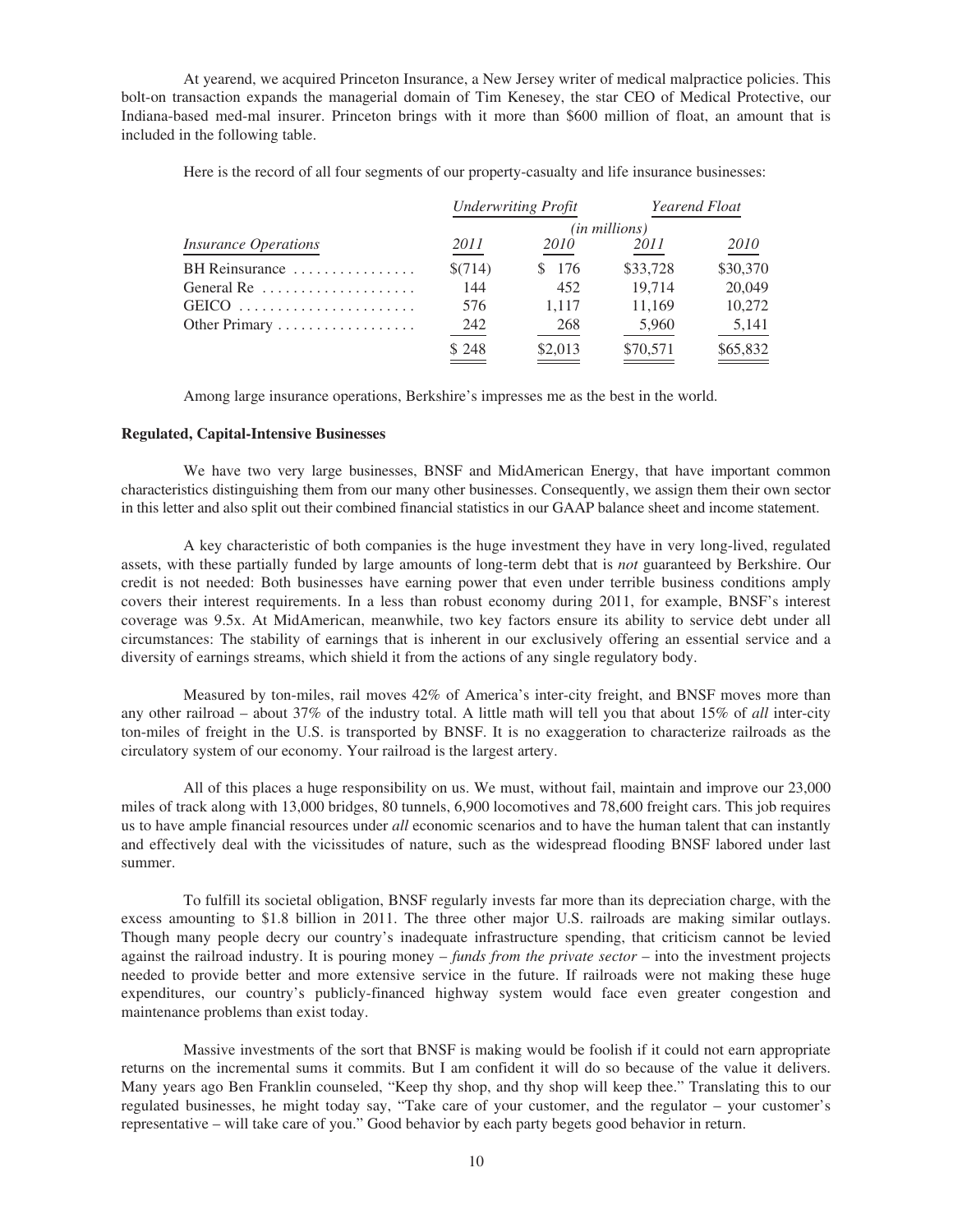At MidAmerican, we participate in a similar "social compact." We are expected to put up ever-increasing sums to satisfy the future needs of our customers. If we meanwhile operate reliably and efficiently, we know that we will obtain a fair return on these investments.

MidAmerican, 89.8% owned by Berkshire, supplies 2.5 million customers in the U.S. with electricity, operating as the largest supplier in Iowa, Utah and Wyoming and as an important provider in six other states as well. Our pipelines transport 8% of the country's natural gas. Obviously, many millions of Americans depend on us every day. They haven't been disappointed.

When MidAmerican purchased Northern Natural Gas pipeline in 2002, that company's performance as a pipeline was rated dead last, 43 out of 43, by the leading authority in the field. In the most recent report, Northern Natural was ranked second. The top spot was held by our other pipeline, Kern River.

In its electric business, MidAmerican has a comparable record. In the most recent survey of customer satisfaction, MidAmerican's U.S. utilities ranked second among 60 utility groups surveyed. The story was far different not many years back when MidAmerican acquired these properties.

MidAmerican will have 3,316 megawatts of wind generation in operation by the end of 2012, far more than any other regulated electric utility in the country. The total amount that we have invested or committed to wind is a staggering \$6 billion. We can make this sort of investment because MidAmerican retains *all* of its earnings, unlike other utilities that generally pay out most of what they earn. In addition, late last year we took on two solar projects – one 100%-owned in California and the other 49%-owned in Arizona – that will cost about \$3 billion to construct. Many more wind and solar projects will almost certainly follow.

As you can tell by now, I am proud of what has been accomplished for our society by Matt Rose at BNSF and by Greg Abel at MidAmerican. I am also both proud and grateful for what they have accomplished for Berkshire shareholders. Below are the relevant figures:

| MidAmerican | Earnings (in millions) |         |
|-------------|------------------------|---------|
|             | 2011                   | 2010    |
|             | \$469                  | \$333   |
|             | 279                    | 279     |
|             | 771                    | 783     |
|             | 388                    | 378     |
|             | 39                     | 42      |
|             | 36                     | 47      |
|             | 1.982                  | 1.862   |
|             | (323)                  | (323)   |
|             | (13)                   | (30)    |
|             | (315)                  | (271)   |
|             | \$1,331                | \$1,238 |
|             | \$1,204                | \$1,131 |

\*Includes interest earned by Berkshire (net of related income taxes) of \$8 in 2011 and \$19 in 2010.

*BNSF*

| $\overline{H}}$ (Historical accounting through 2/12/10; purchase accounting subsequently) |       | $(in\, millions)$ |  |
|-------------------------------------------------------------------------------------------|-------|-------------------|--|
|                                                                                           | 2011  | 2010              |  |
|                                                                                           |       | \$16,850          |  |
|                                                                                           |       | 4.495             |  |
|                                                                                           |       | 507               |  |
|                                                                                           | 4.741 | 3.988             |  |
|                                                                                           | 2.972 | 2.459             |  |

In the book value recorded on our balance sheet, BNSF and MidAmerican carry substantial goodwill components totaling \$20 billion. In each instance, however, Charlie and I believe current intrinsic value is far greater than book value.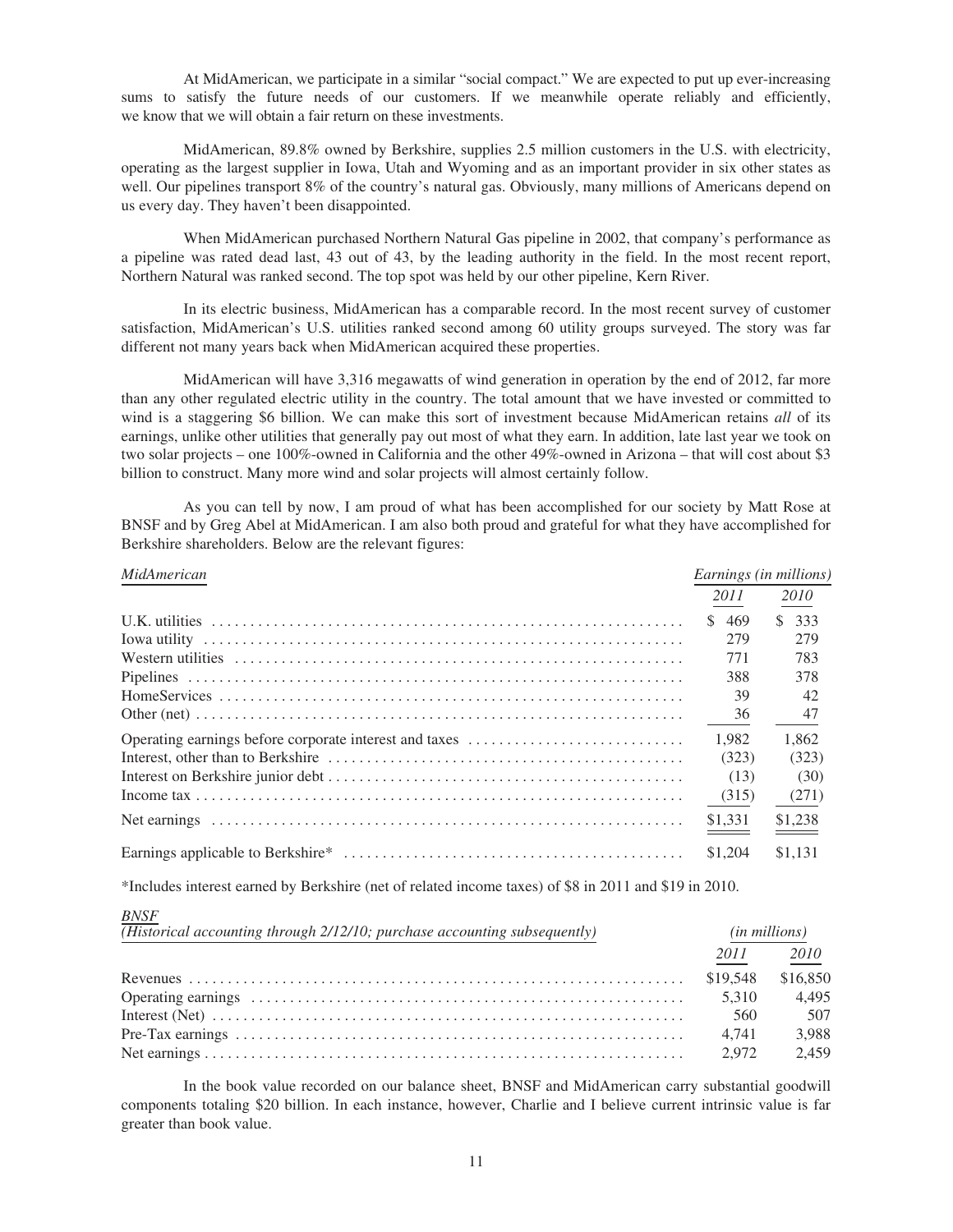#### **Manufacturing, Service and Retailing Operations**

Our activities in this part of Berkshire cover the waterfront. Let's look, though, at a summary balance sheet and earnings statement for the entire group.

| Assets                                                                                                                                                           |                                       | Liabilities and Equity                                                                                          |                    |                    |                                               |
|------------------------------------------------------------------------------------------------------------------------------------------------------------------|---------------------------------------|-----------------------------------------------------------------------------------------------------------------|--------------------|--------------------|-----------------------------------------------|
| Cash and equivalents<br>Accounts and notes receivable                                                                                                            | \$4,241<br>6,584                      | Notes payable<br>Other current liabilities                                                                      |                    |                    | \$1,611<br>15,124                             |
| Other current assets                                                                                                                                             | 8,975<br>631                          | Total current liabilities                                                                                       |                    |                    | 16,735                                        |
| Total current assets $\dots\dots\dots\dots\dots\dots\dots$                                                                                                       | 20,431                                |                                                                                                                 |                    |                    |                                               |
| Goodwill and other intangibles<br>Fixed assets                                                                                                                   | 24,755<br>17,866<br>3,661<br>\$66,713 | Deferred taxes<br>Term debt and other liabilities $\dots\dots$<br>Non-controlling interests<br>Berkshire equity |                    |                    | 4,661<br>6,214<br>2,410<br>36,693<br>\$66,713 |
|                                                                                                                                                                  |                                       | Earnings Statement (in millions)                                                                                | $2011**$           | <i>2010</i>        | 2009                                          |
| Operating expenses (including depreciation of \$1,431 in 2011,<br>\$1,362 in 2010 and \$1,422 in 2009) $\ldots \ldots \ldots \ldots \ldots \ldots \ldots \ldots$ |                                       |                                                                                                                 | \$72,406<br>67,239 | \$66,610<br>62,225 | \$61,665<br>59,509                            |
|                                                                                                                                                                  |                                       |                                                                                                                 | 130                | 111                | 98                                            |
|                                                                                                                                                                  |                                       |                                                                                                                 | $5.037*$<br>1,998  | $4.274*$<br>1,812  | $2,058*$<br>945                               |
|                                                                                                                                                                  |                                       |                                                                                                                 | \$3,039            | \$2,462            | \$1,113                                       |

\*Does not include purchase-accounting adjustments.

\*\*Includes earnings of Lubrizol from September 16.

This group of companies sells products ranging from lollipops to jet airplanes. Some of the businesses enjoy terrific economics, measured by earnings on unleveraged net *tangible* assets that run from 25% after-tax to more than 100%. Others produce good returns in the area of 12-20%. A few, however, have very poor returns, a result of some serious mistakes I made in my job of capital allocation. These errors came about because I misjudged either the competitive strength of the business being purchased or the future economics of the industry in which it operated. I try to look out ten or twenty years when making an acquisition, but sometimes my eyesight has been poor. Charlie's has been better; he voted no more than "present" on several of my errant purchases.

Berkshire's newer shareholders may be puzzled over our decision to hold on to my mistakes. After all, their earnings can never be consequential to Berkshire's valuation, and problem companies require more managerial time than winners. Any management consultant or Wall Street advisor would look at our laggards and say "dump them."

That won't happen. For 29 years, we have regularly laid out Berkshire's economic principles in these reports (pages 93-98) and Number 11 describes our general reluctance to sell poor performers (which, in most cases, lag because of industry factors rather than managerial shortcomings). Our approach is far from Darwinian, and many of you may disapprove of it. I can understand your position. However, we have made – and continue to make – a commitment to the sellers of businesses we buy that we will retain those businesses through thick and thin. So far, the dollar cost of that commitment has not been substantial and may well be offset by the goodwill it builds among prospective sellers looking for the right permanent home for their treasured business and loyal associates. These owners know that what they get with us can't be delivered by others and that our commitments will be good for many decades to come.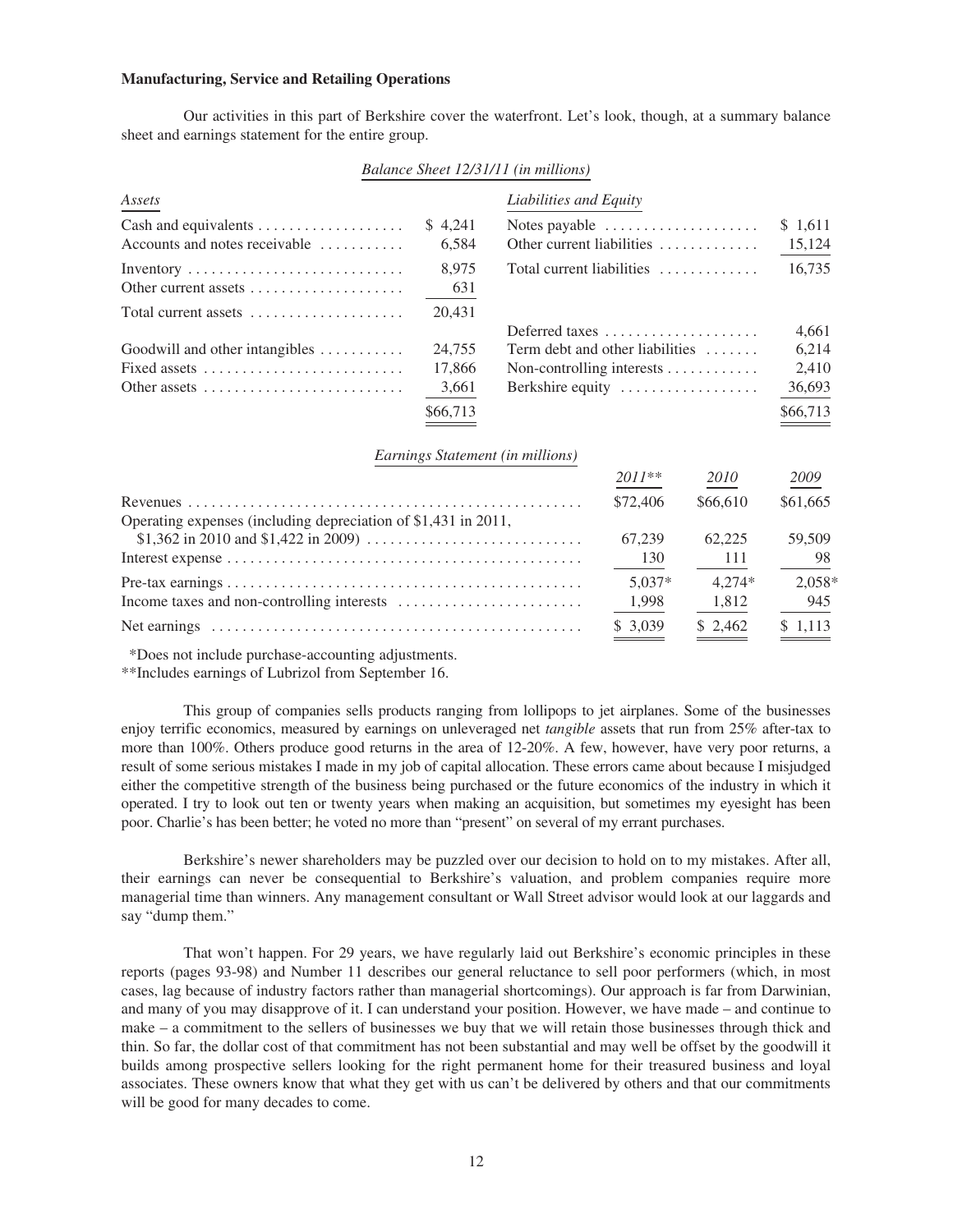Please understand, however, that Charlie and I are neither masochists nor Pollyannas. If either of the failings we set forth in Rule 11 is present – if the business will likely be a cash drain over the longer term, or if labor strife is endemic – we will take prompt and decisive action. Such a situation has happened only a couple of times in our 47-year history, and none of the businesses we now own is in straits requiring us to consider disposing of it.

#### \*\*\*\*\*\*\*\*\*\*\*\*

The steady and substantial comeback in the U.S. economy since mid-2009 is clear from the earnings shown at the front of this section. This compilation includes 54 of our companies. But one of these, Marmon, is itself the owner of 140 operations in eleven distinct business sectors. In short, when you look at Berkshire, you are looking across corporate America. So let's dig a little deeper to gain a greater insight into what has happened in the last few years.

The four housing-related companies in this section (a group that excludes Clayton, which is carried under Finance and Financial Products) had aggregate pre-tax earnings of \$227 million in 2009, \$362 million in 2010 and \$359 million in 2011. If you subtract these earnings from those in the combined statement, you will see that our multiple and diverse *non-housing* operations earned \$1,831 million in 2009, \$3,912 million in 2010 and \$4,678 million in 2011. About \$291 million of the 2011 earnings came from the Lubrizol acquisition. The profile of the remaining 2011 earnings – \$4,387 million – illustrates the comeback of much of America from the devastation wrought by the 2008 financial panic. Though housing-related businesses remain in the emergency room, most other businesses have left the hospital with their health fully restored.

#### \*\*\*\*\*\*\*\*\*\*\*\*

Almost all of our managers delivered outstanding performances last year, among them those managers who run housing-related businesses and were therefore fighting hurricane-force headwinds. Here are a few examples:

- Vic Mancinelli again set a record at CTB, our agricultural equipment operation. We purchased CTB in 2002 for \$139 million. It has subsequently distributed \$180 million to Berkshire, last year earned \$124 million pre-tax and has \$109 million in cash. Vic has made a number of bolt-on acquisitions over the years, including a meaningful one he signed up after yearend.
- TTI, our electric components distributor, increased its sales to a record \$2.1 billion, up 12.4% from 2010. Earnings also hit a record, up 127% from 2007, the year in which we purchased the business. In 2011, TTI performed far better than the large publicly-traded companies in its field. That's no surprise: Paul Andrews and his associates have been besting them for years. Charlie and I are delighted that Paul negotiated a large bolt-on acquisition early in 2012. We hope more follow.
- Iscar, our 80%-owned cutting-tools operation, continues to amaze us. Its sales growth and overall performance are unique in its industry. Iscar's managers – Eitan Wertheimer, Jacob Harpaz and Danny Goldman – are brilliant strategists and operators. When the economic world was cratering in November 2008, they stepped up to buy Tungaloy, a leading Japanese cutting-tool manufacturer. Tungaloy suffered significant damage when the tsunami hit north of Tokyo last spring. But you wouldn't know that now: Tungaloy went on to set a sales record in 2011. I visited the Iwaki plant in November and was inspired by the dedication and enthusiasm of Tungaloy's management, as well as its staff. They are a wonderful group and deserve your admiration and thanks.
- McLane, our huge distribution company that is run by Grady Rosier, added important new customers in 2011 and set a pre-tax earnings record of \$370 million. Since its purchase in 2003 for \$1.5 billion, the company has had pre-tax earnings of \$2.4 billion and also increased its LIFO reserve by \$230 million because the prices of the retail products it distributes (candy, gum, cigarettes, etc.) have risen. Grady runs a logistical machine second to none. You can look for bolt-ons at McLane, particularly in our new wine-and-spirits distribution business.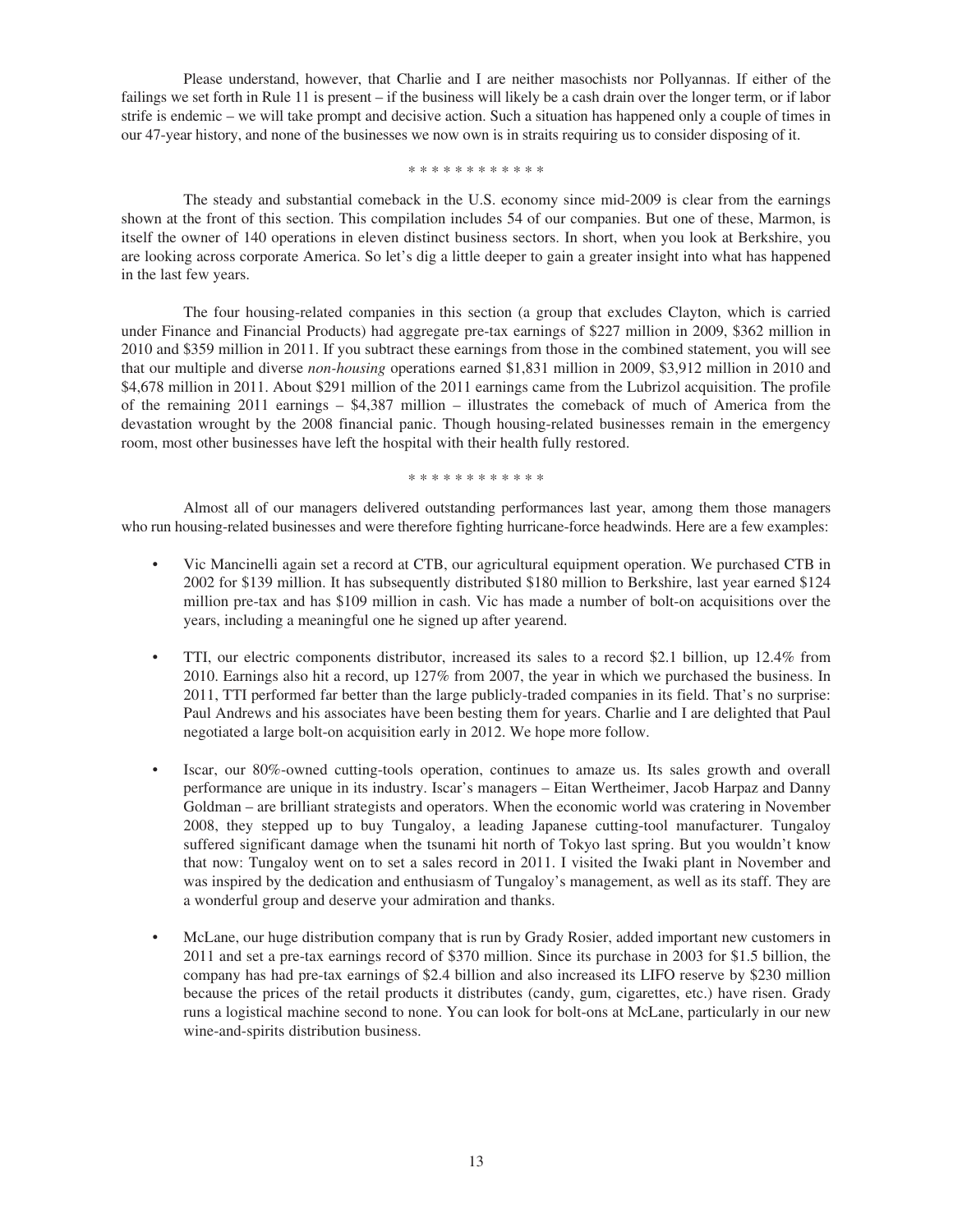• Jordan Hansell took over at NetJets in April and delivered 2011 pre-tax earnings of \$227 million. That is a particularly impressive performance because the sale of new planes was slow during most of the year. In December, however, there was an uptick that was more than seasonally normal. How permanent it will be is uncertain.

A few years ago NetJets was my number one worry: Its costs were far out of line with revenues, and cash was hemorrhaging. Without Berkshire's support, NetJets would have gone broke. These problems are behind us, and Jordan is now delivering steady profits from a well-controlled and smoothly-running operation. NetJets is proceeding on a plan to enter China with some first-class partners, a move that will widen our business "moat." No other fractional-ownership operator has remotely the size and breadth of the NetJets operation, and none ever will. NetJets' unrelenting focus on safety and service has paid off in the marketplace.

It's a joy to watch Marmon's progress under Frank Ptak's leadership. In addition to achieving internal growth, Frank regularly makes bolt-on acquisitions that, in aggregate, will materially increase Marmon's earning power. (He did three, costing about \$270 million, in the last few months.) Joint ventures around the world are another opportunity for Marmon. At midyear Marmon partnered with the Kundalia family in an Indian crane operation that is already delivering substantial profits. This is Marmon's second venture with the family, following a successful wire and cable partnership instituted a few years ago.

Of the eleven major sectors in which Marmon operates, ten delivered gains in earnings last year. You can be confident of higher earnings from Marmon in the years ahead.

• "Buy commodities, sell brands" has long been a formula for business success. It has produced enormous and sustained profits for Coca-Cola since 1886 and Wrigley since 1891. On a smaller scale, we have enjoyed good fortune with this approach at See's Candy since we purchased it 40 years ago.

Last year See's had record pre-tax earnings of \$83 million, bringing its total since we bought it to \$1.65 billion. Contrast that figure with our purchase price of \$25 million and our yearend carrying-value (net of cash) of less than zero. (Yes, you read that right; capital employed at See's fluctuates seasonally, hitting a low after Christmas.) Credit Brad Kinstler for taking the company to new heights since he became CEO in 2006.

• Nebraska Furniture Mart (80% owned) set an earnings record in 2011, netting more than ten times what it did in 1983, when we acquired our stake.

But that's not the big news. More important was NFM's acquisition of a 433-acre tract north of Dallas on which we will build what is almost certain to be the highest-volume home-furnishings store in the country. Currently, that title is shared by our two stores in Omaha and Kansas City, each of which had record-setting sales of more than \$400 million in 2011. It will be several years before the Texas store is completed, but I look forward to cutting the ribbon at the opening. (At Berkshire, the managers do the work; I take the bows.)

Our new store, which will offer an unequalled variety of merchandise sold at prices that can't be matched, will bring huge crowds from near and far. This drawing power and our extensive holdings of land at the site should enable us to attract a number of other major stores. (If any high-volume retailers are reading this, contact me.)

Our experience with NFM and the Blumkin family that runs it has been a real joy. The business was built by Rose Blumkin (known to all as "Mrs. B"), who started the company in 1937 with \$500 and a dream. She sold me our interest when she was 89 and worked until she was 103. (After retiring, she died the next year, a sequence I point out to any other Berkshire manager who even thinks of retiring.)

Mrs. B's son, Louie, now 92, helped his mother build the business after he returned from World War II and, along with his wife, Fran, has been my friend for 55 years. In turn, Louie's sons, Ron and Irv, have taken the company to new heights, first opening the Kansas City store and now gearing up for Texas.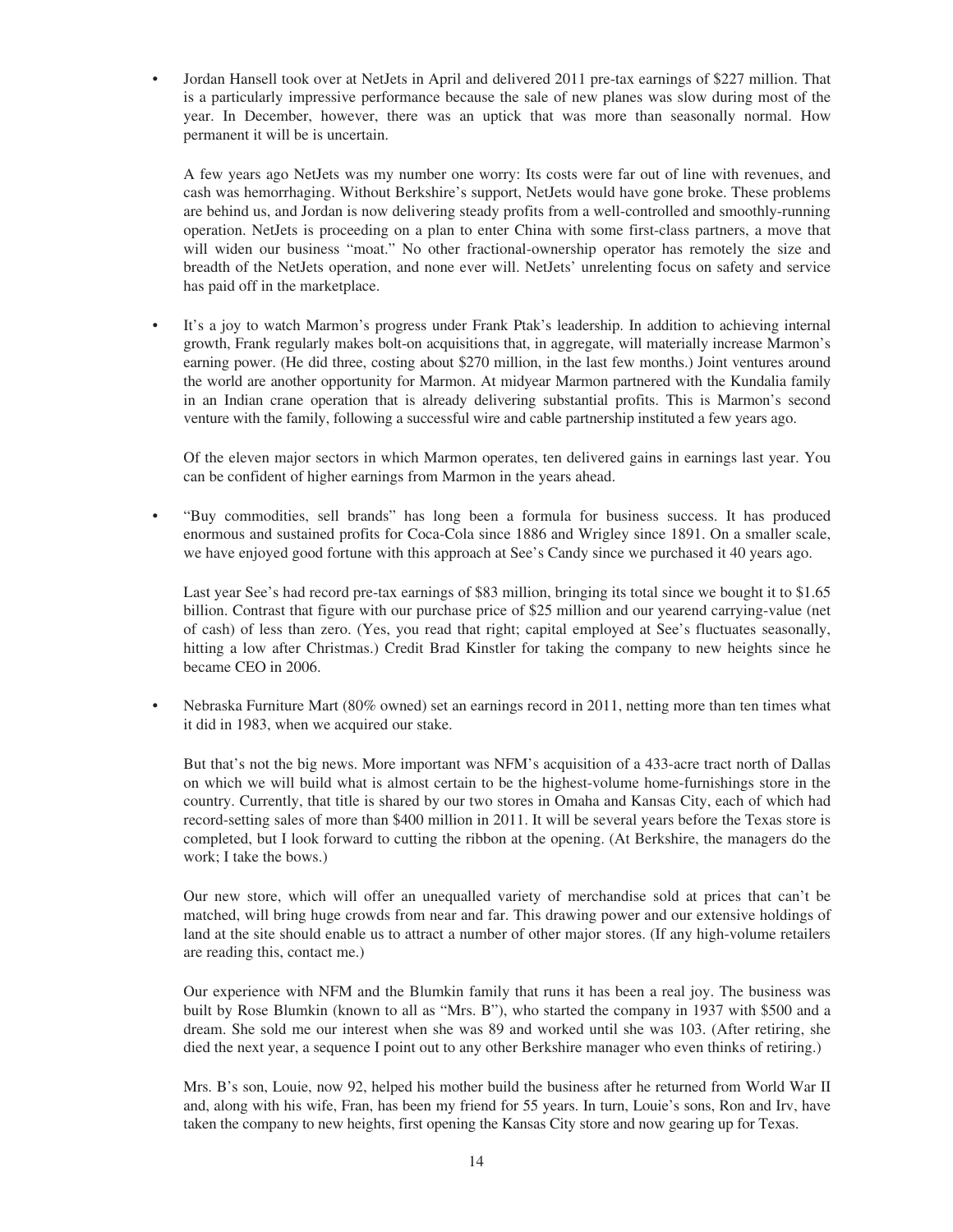The "boys" and I have had many great times together, and I count them among my best friends. The Blumkins are a remarkable family. Never inclined to let an extraordinary gene pool go to waste, I am rejoicing these days because several members of the fourth Blumkin generation have joined NFM.

Overall, the intrinsic value of the businesses in this Berkshire sector significantly exceeds their book value. For many of the smaller companies, however, this is not true. I have made more than my share of mistakes buying small companies. Charlie long ago told me, "If something's not worth doing at all, it's not worth doing well," and I should have listened harder. In any event, our large purchases have generally worked well – extraordinarily well in a few cases – and overall this sector is a winner for us.

\*\*\*\*\*\*\*\*\*\*\*\*

Certain shareholders have told me they hunger for more discussions of accounting arcana. So here's a bit of GAAP-mandated nonsense I hope both of them enjoy.

Common sense would tell you that our varied subsidiaries should be carried on our books at their cost plus the earnings they have retained since our purchase (unless their economic value has materially decreased, in which case an appropriate write-down must be taken). And that's essentially the reality at Berkshire – except for the weird situation at Marmon.

We purchased 64% of the company in 2008 and put this interest on our books at our cost, \$4.8 billion. So far, so good. Then, in early 2011, pursuant to our original contract with the Pritzker family, we purchased an additional 16%, paying \$1.5 billion as called for by a formula that reflected Marmon's increased value. In this instance, however, we were required to immediately write off \$614 million of the purchase price retroactive to the end of 2010. (Don't ask!) Obviously, this write-off had no connection to economic reality. The excess of Marmon's intrinsic value over its carrying value is widened by this meaningless write-down.

# **Finance and Financial Products**

This sector, our smallest, includes two rental companies, XTRA (trailers) and CORT (furniture), and Clayton Homes, the country's leading producer and financer of manufactured homes. Aside from these 100%-owned subsidiaries, we also include in this category a collection of financial assets and our 50% interest in Berkadia Commercial Mortgage.

It's instructive to look at what transpired at our three operating businesses after the economy fell off a cliff in late 2008, because their experiences illuminate the fractured recovery that later came along.

Results at our two leasing companies mirrored the "non-housing" economy. Their combined pre-tax earnings were \$13 million in 2009, \$53 million in 2010 and \$155 million in 2011, an improvement reflecting the steady recovery we have seen in almost all of our non-housing businesses. In contrast, Clayton's world of manufactured housing (just like site-built housing) has endured a veritable depression, experiencing no recovery to date. Manufactured housing sales in the nation were 49,789 homes in 2009, 50,046 in 2010 and 51,606 in 2011. (When housing was booming in 2005, they were 146,744.)

Despite these difficult times, Clayton has continued to operate profitably, largely because its mortgage portfolio has performed well under trying circumstances. Because we are the largest lender in the manufactured homes sector and are also normally lending to lower-and-middle-income families, you might expect us to suffer heavy losses during a housing meltdown. But by sticking to old-fashioned loan policies – meaningful down payments and monthly payments with a sensible relationship to regular income – Clayton has kept losses to acceptable levels. It has done so even though many of our borrowers have had negative equity for some time.

As is well-known, the U.S. went off the rails in its home-ownership and mortgage-lending policies, and for these mistakes our economy is now paying a huge price. All of us participated in the destructive behavior – government, lenders, borrowers, the media, rating agencies, you name it. At the core of the folly was the almost universal belief that the value of houses was certain to increase over time and that any dips would be inconsequential. The acceptance of this premise justified almost any price and practice in housing transactions. Homeowners everywhere felt richer and rushed to "monetize" the increased value of their homes by refinancings. These massive cash infusions fueled a consumption binge throughout our economy. It all seemed great fun while it lasted. (A largely unnoted fact: Large numbers of people who have "lost" their house through foreclosure have actually realized a profit because they carried out refinancings earlier that gave them cash in excess of their cost. In these cases, the evicted homeowner was the winner, and the victim was the lender.)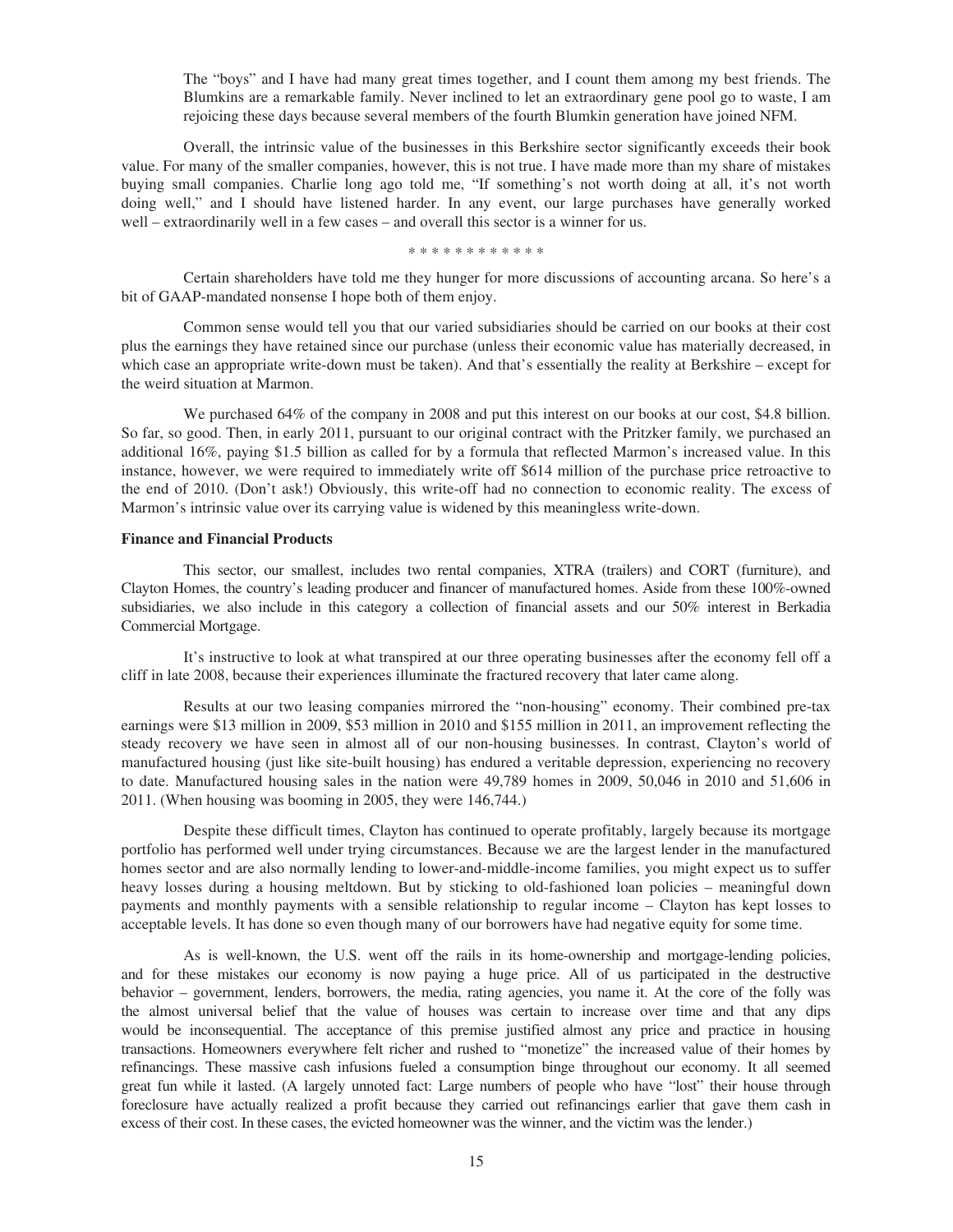In 2007, the bubble burst, just as all bubbles must. We are now in the fourth year of a cure that, though long and painful, is sure to succeed. Today, household formations are consistently exceeding housing starts.

Clayton's earnings should improve materially when the nation's excess housing inventory is worked off. As I see things today, however, I believe the intrinsic value of the three businesses in this sector does not differ materially from their book value.

#### **Investments**

Below we show our common stock investments that at yearend had a market value of more than \$1 billion.

|               |                                       | 12/31/11                          |                        |          |  |
|---------------|---------------------------------------|-----------------------------------|------------------------|----------|--|
| <i>Shares</i> | Company                               | Percentage of<br>Company<br>Owned | $Cost^*$               | Market   |  |
|               |                                       |                                   | ( <i>in millions</i> ) |          |  |
| 151,610,700   | American Express Company              | 13.0                              | \$1,287                | \$ 7,151 |  |
| 200,000,000   | The Coca-Cola Company                 | 8.8                               | 1,299                  | 13,994   |  |
| 29,100,937    | ConocoPhillips                        | 2.3                               | 2,027                  | 2,121    |  |
| 63,905,931    | International Business Machines Corp. | 5.5                               | 10,856                 | 11,751   |  |
| 31,416,127    | Johnson & Johnson                     | 1.2                               | 1,880                  | 2,060    |  |
| 79,034,713    |                                       | 4.5                               | 2,589                  | 2,953    |  |
| 20,060,390    | Munich Re                             | 11.3                              | 2,990                  | 2,464    |  |
| 3,947,555     | POSCO                                 | 5.1                               | 768                    | 1,301    |  |
| 72,391,036    | The Procter & Gamble Company          | 2.6                               | 464                    | 4,829    |  |
| 25,848,838    |                                       | 1.9                               | 2,055                  | 1,900    |  |
| 291,577,428   |                                       | 3.6                               | 1,719                  | 1,827    |  |
| 78,060,769    | U.S. Bancorp                          | 4.1                               | 2,401                  | 2,112    |  |
| 39,037,142    |                                       | 1.1                               | 1,893                  | 2,333    |  |
| 400,015,828   | Wells Fargo & Company                 | 7.6                               | 9,086                  | 11,024   |  |
|               |                                       |                                   | 6,895                  | 9,171    |  |
|               | Total Common Stocks Carried at Market |                                   | \$48,209               | \$76,991 |  |

\*This is our actual purchase price and also our tax basis; GAAP "cost" differs in a few cases because of write-ups or write-downs that have been required.

We made few changes in our investment holdings during 2011. But three moves were important: our purchases of IBM and Bank of America and the \$1 billion addition we made to our Wells Fargo position.

The banking industry is back on its feet, and Wells Fargo is prospering. Its earnings are strong, its assets solid and its capital at record levels. At Bank of America, some huge mistakes were made by prior management. Brian Moynihan has made excellent progress in cleaning these up, though the completion of that process will take a number of years. Concurrently, he is nurturing a huge and attractive underlying business that will endure long after today's problems are forgotten. Our warrants to buy 700 million Bank of America shares will likely be of great value before they expire.

As was the case with Coca-Cola in 1988 and the railroads in 2006, I was late to the IBM party. I have been reading the company's annual report for more than 50 years, but it wasn't until a Saturday in March last year that my thinking crystallized. As Thoreau said, "It's not what you look at that matters, it's what you see."

Todd Combs built a \$1.75 billion portfolio (at cost) last year, and Ted Weschler will soon create one of similar size. Each of them receives 80% of his performance compensation from his own results and 20% from his partner's. When our quarterly filings report relatively small holdings, these are not likely to be buys I made (though the media often overlook that point) but rather holdings denoting purchases by Todd or Ted.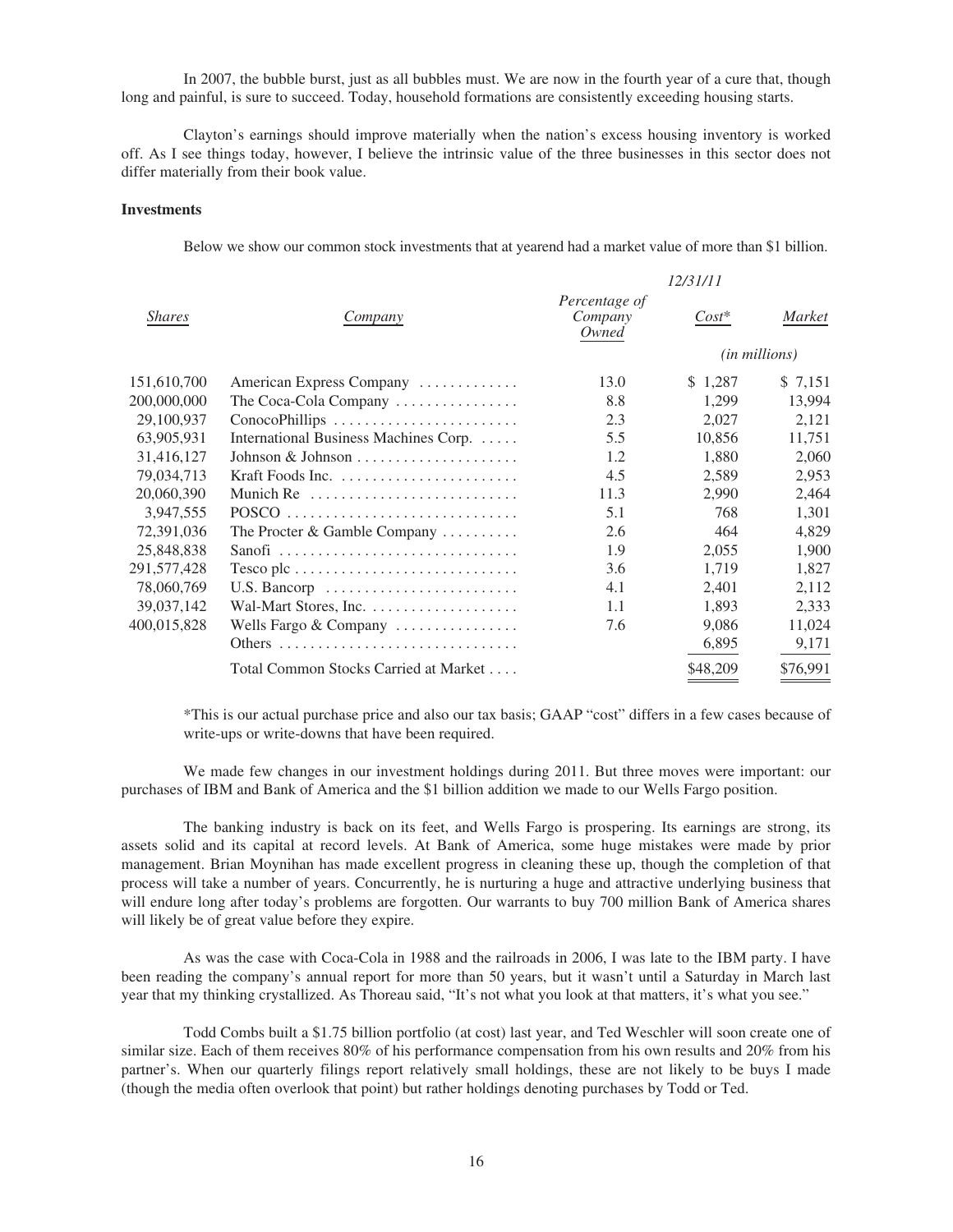One additional point about these two new arrivals. Both Ted and Todd will be helpful to the next CEO of Berkshire in making acquisitions. They have excellent "business minds" that grasp the economic forces likely to determine the future of a wide variety of businesses. They are aided in their thinking by an understanding of what is predictable and what is unknowable.

### \*\*\*\*\*\*\*\*\*\*\*\*

There is little new to report on our derivatives positions, which we have described in detail in past reports. (Annual reports since 1977 are available at www.berkshirehathaway.com.) One important industry change, however, must be noted: Though our existing contracts have very minor collateral requirements, the rules have changed for new positions. Consequently, we will not be initiating any major derivatives positions. We shun contracts of any type that could require the instant posting of collateral. The possibility of some sudden and huge posting requirement – arising from an out-of-the-blue event such as a worldwide financial panic or massive terrorist attack – is inconsistent with our primary objectives of redundant liquidity and unquestioned financial strength.

Our insurance-like derivatives contracts, whereby we pay if various issues included in high-yield bond indices default, are coming to a close. The contracts that most exposed us to losses have already expired, and the remainder will terminate soon. In 2011, we paid out \$86 million on two losses, bringing our total payments to \$2.6 billion. We are almost certain to realize a final "underwriting profit" on this portfolio because the premiums we received were \$3.4 billion, and our future losses are apt to be minor. In addition, we will have averaged about \$2 billion of float over the five-year life of these contracts. This successful result during a time of great credit stress underscores the importance of obtaining a premium that is commensurate with the risk.

Charlie and I continue to believe that our equity-put positions will produce a significant profit, considering both the \$4.2 billion of float we will have held for more than fifteen years and the \$222 million profit we've already realized on contracts that we repurchased. At yearend, Berkshire's book value reflected a liability of \$8.5 billion for the remaining contracts; if they had all come due at that time our payment would have been \$6.2 billion.

#### **The Basic Choices for Investors and the One We Strongly Prefer**

Investing is often described as the process of laying out money now in the expectation of receiving more money in the future. At Berkshire we take a more demanding approach, defining investing as the transfer to others of purchasing power now with the reasoned expectation of receiving more purchasing power – *after taxes have been paid on nominal gains* – in the future. More succinctly, investing is forgoing consumption now in order to have the ability to consume more at a later date.

From our definition there flows an important corollary: The riskiness of an investment is *not* measured by beta (a Wall Street term encompassing volatility and often used in measuring risk) but rather by the probability – the *reasoned* probability – of that investment causing its owner a loss of purchasing-power over his contemplated holding period. Assets can fluctuate greatly in price and not be risky as long as they are reasonably certain to deliver increased purchasing power over their holding period. And as we will see, a non-fluctuating asset can be laden with risk.

Investment possibilities are both many and varied. There are three major categories, however, and it's important to understand the characteristics of each. So let's survey the field.

• Investments that are denominated in a given currency include money-market funds, bonds, mortgages, bank deposits, and other instruments. Most of these currency-based investments are thought of as "safe." In truth they are among the most dangerous of assets. Their beta may be zero, but their risk is huge.

Over the past century these instruments have destroyed the purchasing power of investors in many countries, even as the holders continued to receive timely payments of interest and principal. This ugly result, moreover, will forever recur. Governments determine the ultimate value of money, and systemic forces will sometimes cause them to gravitate to policies that produce inflation. From time to time such policies spin out of control.

Even in the U.S., where the wish for a stable currency is strong, the dollar has fallen a staggering 86% in value since 1965, when I took over management of Berkshire. It takes no less than \$7 today to buy what \$1 did at that time. Consequently, a tax-free institution would have needed 4.3% interest annually from bond investments over that period to simply maintain its purchasing power. Its managers would have been kidding themselves if they thought of *any* portion of that interest as "income."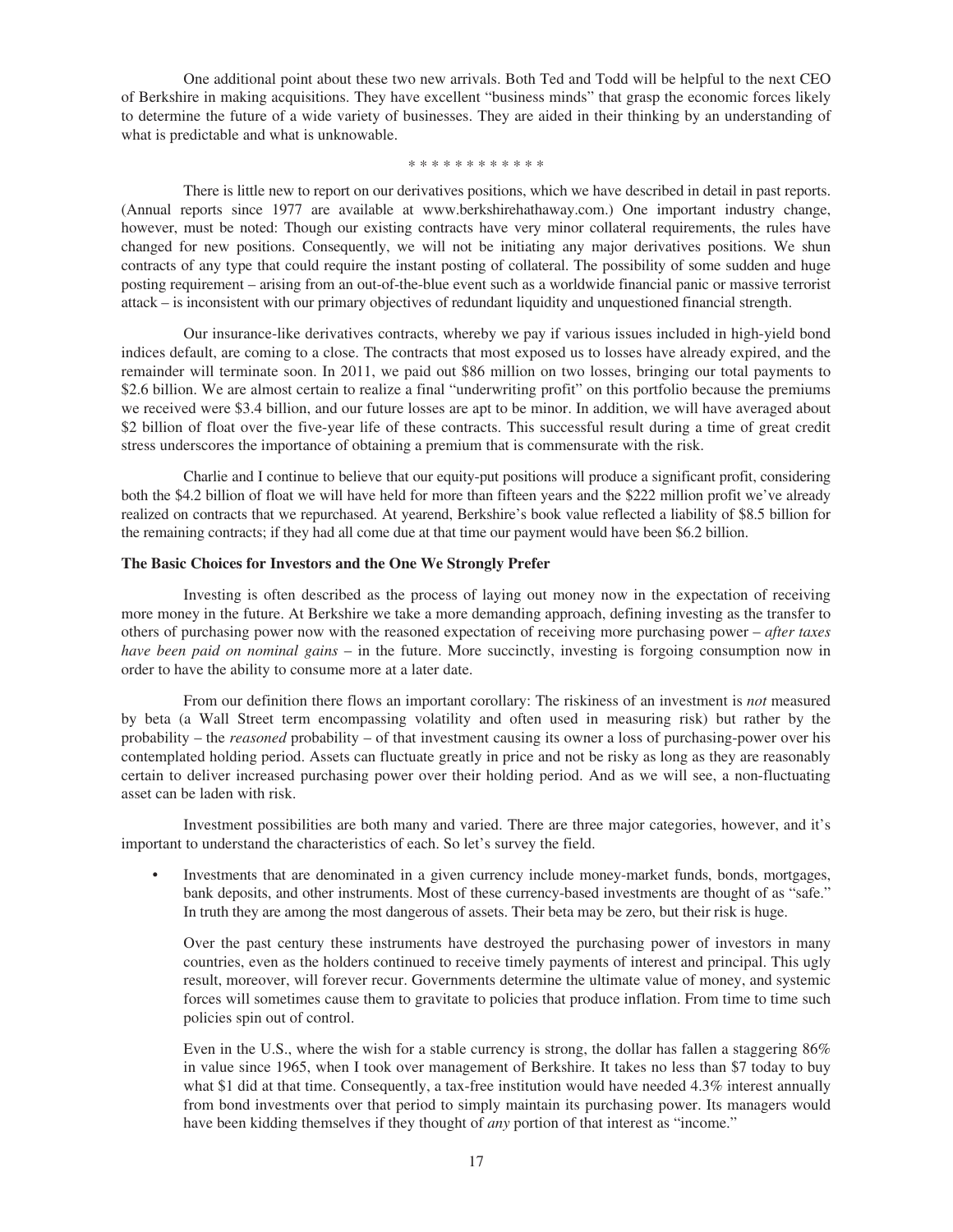For tax-paying investors like you and me, the picture has been far worse. During the same 47-year period, continuous rolling of U.S. Treasury bills produced 5.7% annually. That sounds satisfactory. But if an individual investor paid personal income taxes at a rate averaging 25%, this 5.7% return would have yielded *nothing* in the way of real income. This investor's visible income tax would have stripped him of 1.4 points of the stated yield, and the invisible inflation tax would have devoured the remaining 4.3 points. It's noteworthy that the implicit inflation "tax" was more than triple the explicit income tax that our investor probably thought of as his main burden. "In God We Trust" may be imprinted on our currency, but the hand that activates our government's printing press has been all too human.

High interest rates, of course, can compensate purchasers for the inflation risk they face with currency-based investments – and indeed, rates in the early 1980s did that job nicely. Current rates, however, do not come close to offsetting the purchasing-power risk that investors assume. Right now bonds should come with a warning label.

Under today's conditions, therefore, I do not like currency-based investments. Even so, Berkshire holds significant amounts of them, primarily of the short-term variety. At Berkshire the need for ample liquidity occupies center stage and will *never* be slighted, however inadequate rates may be. Accommodating this need, we primarily hold U.S. Treasury bills, the only investment that can be counted on for liquidity under the most chaotic of economic conditions. Our working level for liquidity is \$20 billion; \$10 billion is our absolute minimum.

Beyond the requirements that liquidity and regulators impose on us, we will purchase currency-related securities only if they offer the possibility of unusual gain – either because a particular credit is mispriced, as can occur in periodic junk-bond debacles, or because rates rise to a level that offers the possibility of realizing substantial capital gains on high-grade bonds when rates fall. Though we've exploited both opportunities in the past – and may do so again – we are now 180 degrees removed from such prospects. Today, a wry comment that Wall Streeter Shelby Cullom Davis made long ago seems apt: "Bonds promoted as offering risk-free returns are now priced to deliver return-free risk."

The second major category of investments involves assets that will never produce anything, but that are purchased in the buyer's hope that someone else – who also knows that the assets will be forever unproductive – will pay more for them in the future. Tulips, of all things, briefly became a favorite of such buyers in the 17<sup>th</sup> century.

This type of investment requires an expanding pool of buyers, who, in turn, are enticed because they believe the buying pool will expand still further. Owners are *not* inspired by what the asset itself can produce – it will remain lifeless forever – but rather by the belief that others will desire it even more avidly in the future.

The major asset in this category is gold, currently a huge favorite of investors who fear almost all other assets, especially paper money (of whose value, as noted, they are right to be fearful). Gold, however, has two significant shortcomings, being neither of much use nor procreative. True, gold has some industrial and decorative utility, but the demand for these purposes is both limited and incapable of soaking up new production. Meanwhile, if you own one ounce of gold for an eternity, you will still own one ounce at its end.

What motivates most gold purchasers is their belief that the ranks of the fearful will grow. During the past decade that belief has proved correct. Beyond that, the rising price has on its own generated additional buying enthusiasm, attracting purchasers who see the rise as validating an investment thesis. As "bandwagon" investors join any party, they create their own truth – *for a while*.

Over the past 15 years, both Internet stocks and houses have demonstrated the extraordinary excesses that can be created by combining an initially sensible thesis with well-publicized rising prices. In these bubbles, an army of originally skeptical investors succumbed to the "proof" delivered by the market, and the pool of buyers – for a time – expanded sufficiently to keep the bandwagon rolling. But bubbles blown large enough inevitably pop. And then the old proverb is confirmed once again: "What the wise man does in the beginning, the fool does in the end."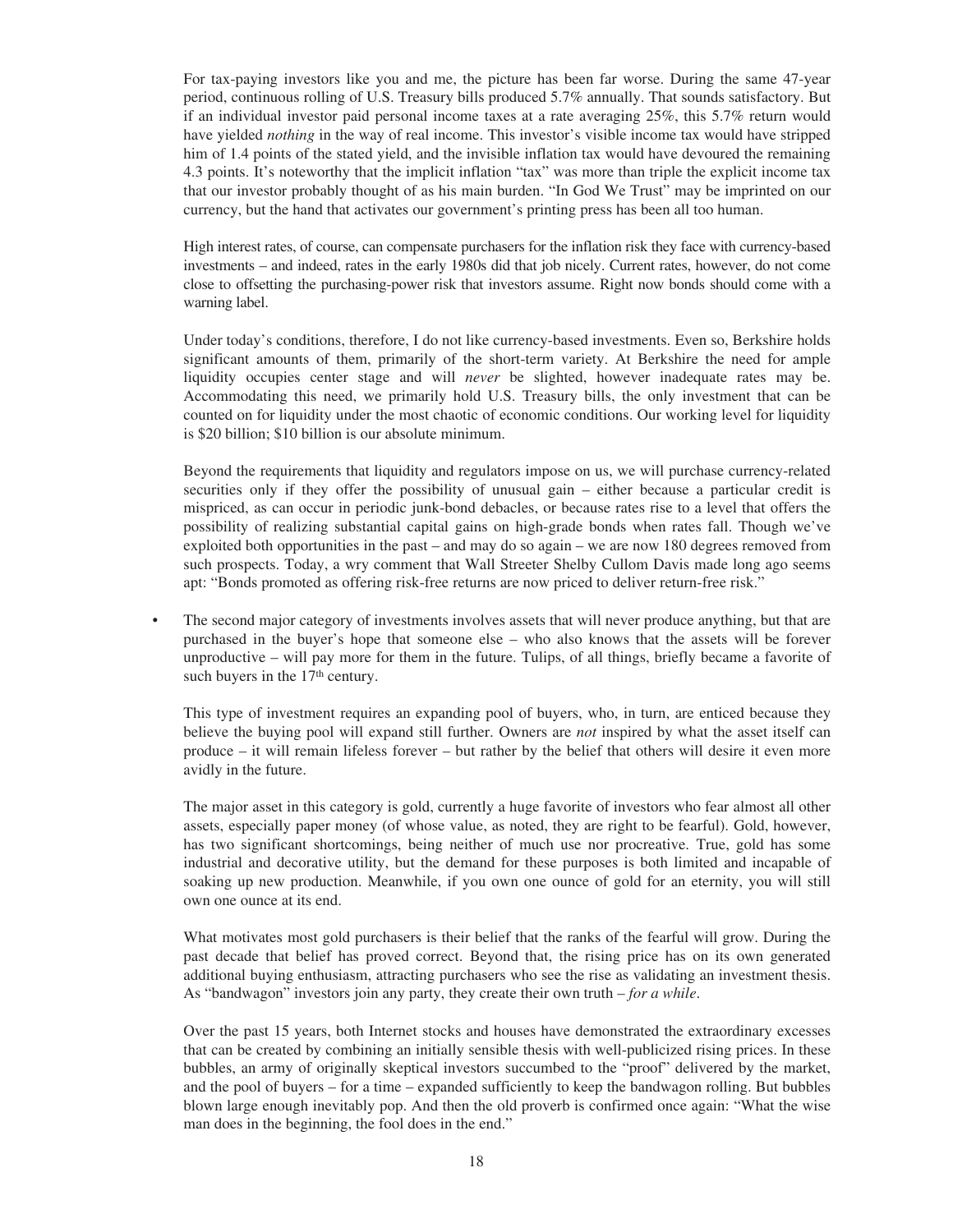Today the world's gold stock is about 170,000 metric tons. If all of this gold were melded together, it would form a cube of about 68 feet per side. (Picture it fitting comfortably within a baseball infield.) At \$1,750 per ounce – gold's price as I write this – its value would be \$9.6 trillion. Call this cube pile A.

Let's now create a pile B costing an equal amount. For that, we could buy *all* U.S. cropland (400 million acres with output of about \$200 billion annually), plus 16 Exxon Mobils (the world's most profitable company, one earning more than \$40 billion annually). After these purchases, we would have about \$1 trillion left over for walking-around money (no sense feeling strapped after this buying binge). Can you imagine an investor with \$9.6 trillion selecting pile A over pile B?

Beyond the staggering valuation given the existing stock of gold, current prices make today's annual production of gold command about \$160 billion. Buyers – whether jewelry and industrial users, frightened individuals, or speculators – must continually absorb this additional supply to merely maintain an equilibrium at present prices.

A century from now the 400 million acres of farmland will have produced staggering amounts of corn, wheat, cotton, and other crops – and will continue to produce that valuable bounty, whatever the currency may be. Exxon Mobil will probably have delivered trillions of dollars in dividends to its owners and will also hold assets worth many more trillions (and, remember, you get *16* Exxons). The 170,000 tons of gold will be unchanged in size and still incapable of producing anything. You can fondle the cube, but it will not respond.

Admittedly, when people a century from now are fearful, it's likely many will still rush to gold. I'm confident, however, that the \$9.6 trillion current valuation of pile A will compound over the century at a rate far inferior to that achieved by pile B.

• Our first two categories enjoy maximum popularity at peaks of fear: Terror over economic collapse drives individuals to currency-based assets, most particularly U.S. obligations, and fear of currency collapse fosters movement to sterile assets such as gold. We heard "cash is king" in late 2008, just when cash should have been deployed rather than held. Similarly, we heard "cash is trash" in the early 1980s just when fixed-dollar investments were at their most attractive level in memory. On those occasions, investors who required a supportive crowd paid dearly for that comfort.

My own preference – and you knew this was coming – is our third category: investment in productive assets, whether businesses, farms, or real estate. Ideally, these assets should have the ability in inflationary times to deliver output that will retain its purchasing-power value while requiring a minimum of new capital investment. Farms, real estate, and many businesses such as Coca-Cola, IBM and our own See's Candy meet that double-barreled test. Certain other companies – think of our regulated utilities, for example – fail it because inflation places heavy capital requirements on them. To earn more, their owners must invest more. Even so, these investments will remain superior to nonproductive or currency-based assets.

Whether the currency a century from now is based on gold, seashells, shark teeth, or a piece of paper (as today), people will be willing to exchange a couple of minutes of their daily labor for a Coca-Cola or some See's peanut brittle. In the future the U.S. population will move more goods, consume more food, and require more living space than it does now. People will forever exchange what they produce for what others produce.

Our country's businesses will continue to efficiently deliver goods and services wanted by our citizens. Metaphorically, these commercial "cows" will live for centuries and give ever greater quantities of "milk" to boot. Their value will be determined not by the medium of exchange but rather by their capacity to deliver milk. Proceeds from the sale of the milk will compound for the owners of the cows, just as they did during the  $20<sup>th</sup>$  century when the Dow increased from 66 to 11,497 (and paid loads of dividends as well). Berkshire's goal will be to increase its ownership of first-class businesses. Our first choice will be to own them in their entirety – but we will also be owners by way of holding sizable amounts of marketable stocks. I believe that over any extended period of time this category of investing will prove to be the runaway winner among the three we've examined. More important, it will be *by far* the safest.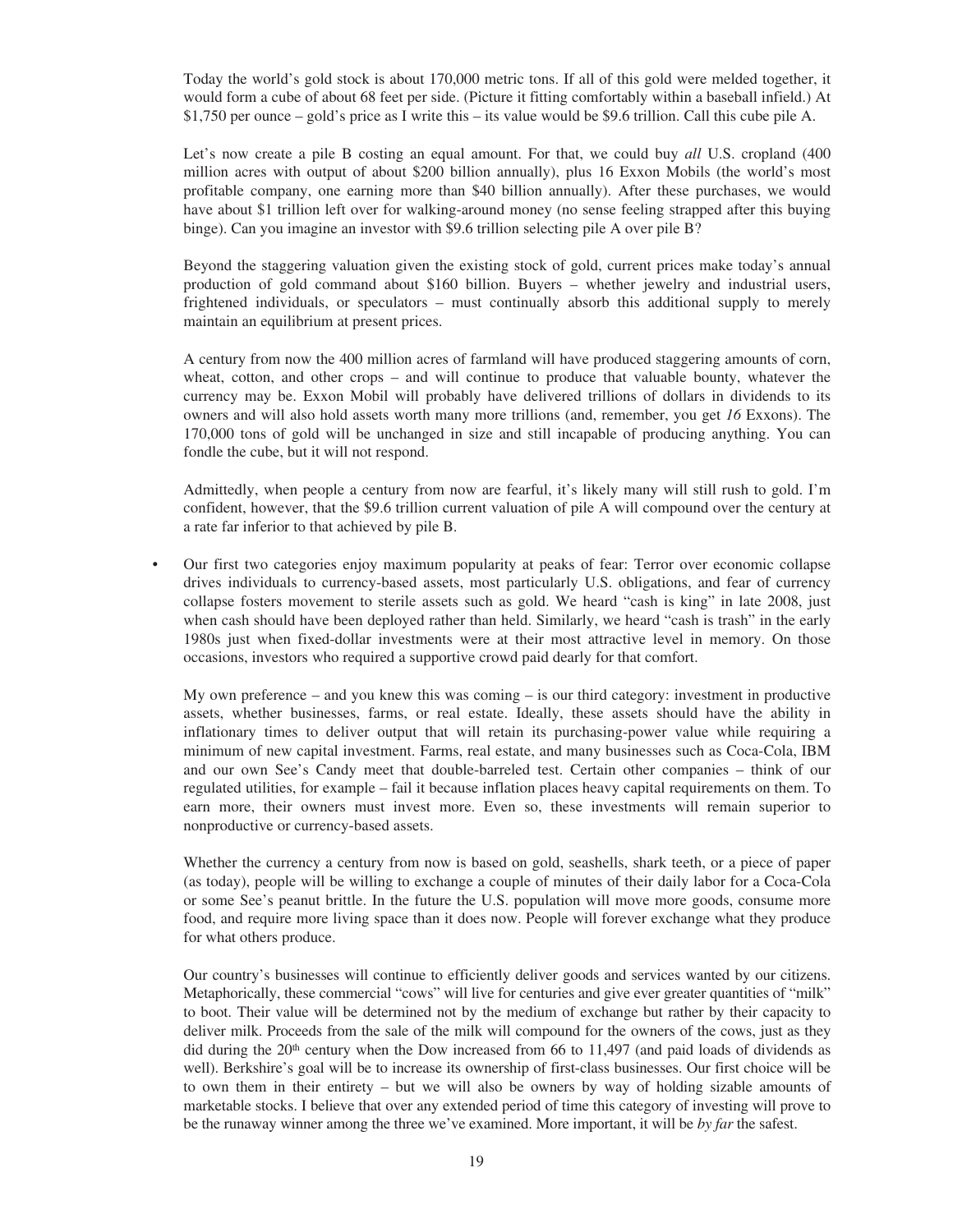#### **The Annual Meeting**

The annual meeting will be held on Saturday, May  $5<sup>th</sup>$  at the CenturyLink Center (renamed from "Qwest"). Last year, Carrie Kizer debuted as the ringmaster and earned a lifetime assignment. Everyone loved the job she did – especially me.

Soon after the 7 a.m. opening of the doors, we will have a new activity: The Newspaper Tossing Challenge. Late last year, Berkshire purchased the Omaha World-Herald and, in my meeting with its shareholder-employees, I told of the folding and throwing skills I developed while delivering 500,000 papers as a teenager.

I immediately saw skepticism in the eyes of the audience. That was no surprise to me. After all, the reporters' mantra is: "If your mother says she loves you, check it out." So now I have to back up my claim. At the meeting, I will take on all comers in making 35-foot tosses of the World-Herald to a Clayton porch. Any challenger whose paper lands closer to the doorstep than mine will receive a dilly bar. I've asked Dairy Queen to supply several for the contest, though I doubt that any will be needed. We will have a large stack of papers. Grab one. Fold it (no rubber bands). Take your best shot. Make my day.

At 8:30, a new Berkshire movie will be shown. An hour later, we will start the question-and-answer period, which (with a break for lunch at the CenturyLink's stands) will last until 3:30. After a short recess, Charlie and I will convene the annual meeting at 3:45. If you decide to leave during the day's question periods, please do so while *Charlie* is talking.

The best reason to exit, of course, is to *shop*. We will help you do so by filling the 194,300-square-foot hall that adjoins the meeting area with products from dozens of Berkshire subsidiaries. Last year, you did your part, and most locations racked up record sales. In a nine-hour period, we sold 1,249 pairs of Justin boots, 11,254 pounds of See's candy, 8,000 Quikut knives (that's 15 knives per minute) and 6,126 pairs of Wells Lamont gloves, a Marmon product whose very existence was news to me. (The product I focus on is money.) But you can do better. Remember: Anyone who says money can't buy happiness simply hasn't shopped at our meeting.

Among the new exhibitors this year will be Brooks, our running-shoe company. Brooks has been gobbling up market share and in 2011 had a sales gain of 34%, its tenth consecutive year of record volume. Drop by and congratulate Jim Weber, the company's CEO. And be sure to buy a couple of pairs of limited edition "Berkshire Hathaway Running Shoes."

GEICO will have a booth staffed by a number of its top counselors from around the country, all of them ready to supply you with auto insurance quotes. In most cases, GEICO will be able to give you a shareholder discount (usually 8%). This special offer is permitted by 44 of the 51 jurisdictions in which we operate. (One supplemental point: The discount is not additive if you qualify for another, such as that given certain groups.) Bring the details of your existing insurance and check out whether we can save you money. For at least half of you, I believe we can.

Be sure to visit the Bookworm. It will carry more than 35 books and DVDs, including a couple of new ones. I recommend *MiTek*, an informative history of one of our very successful subsidiaries. You'll learn how my interest in the company was originally piqued by my receiving in the mail a hunk of ugly metal whose purpose I couldn't fathom. Since we bought MiTek in 2001, it has made 33 "tuck-in" acquisitions, almost all successful. I think you'll also like a short book that Peter Bevelin has put together explaining Berkshire's investment and operating principles. It sums up what Charlie and I have been saying over the years in annual reports and at annual meetings. Should you need to ship your book purchases, a shipping service will be available nearby.

If you are a big spender – or aspire to become one – visit Elliott Aviation on the east side of the Omaha airport between noon and 5:00 p.m. on Saturday. There we will have a fleet of NetJets aircraft that will get your pulse racing. Come by bus; leave by private jet. I'll OK your credit.

An attachment to the proxy material that is enclosed with this report explains how you can obtain the credential you will need for admission to the meeting and other events. Airlines have sometimes jacked up prices for the Berkshire weekend. If you are coming from far away, compare the cost of flying to Kansas City versus Omaha. The drive between the two cities is about  $2\frac{1}{2}$  hours, and it may be that you can save significant money, particularly if you had planned to rent a car in Omaha. Spend the savings with us.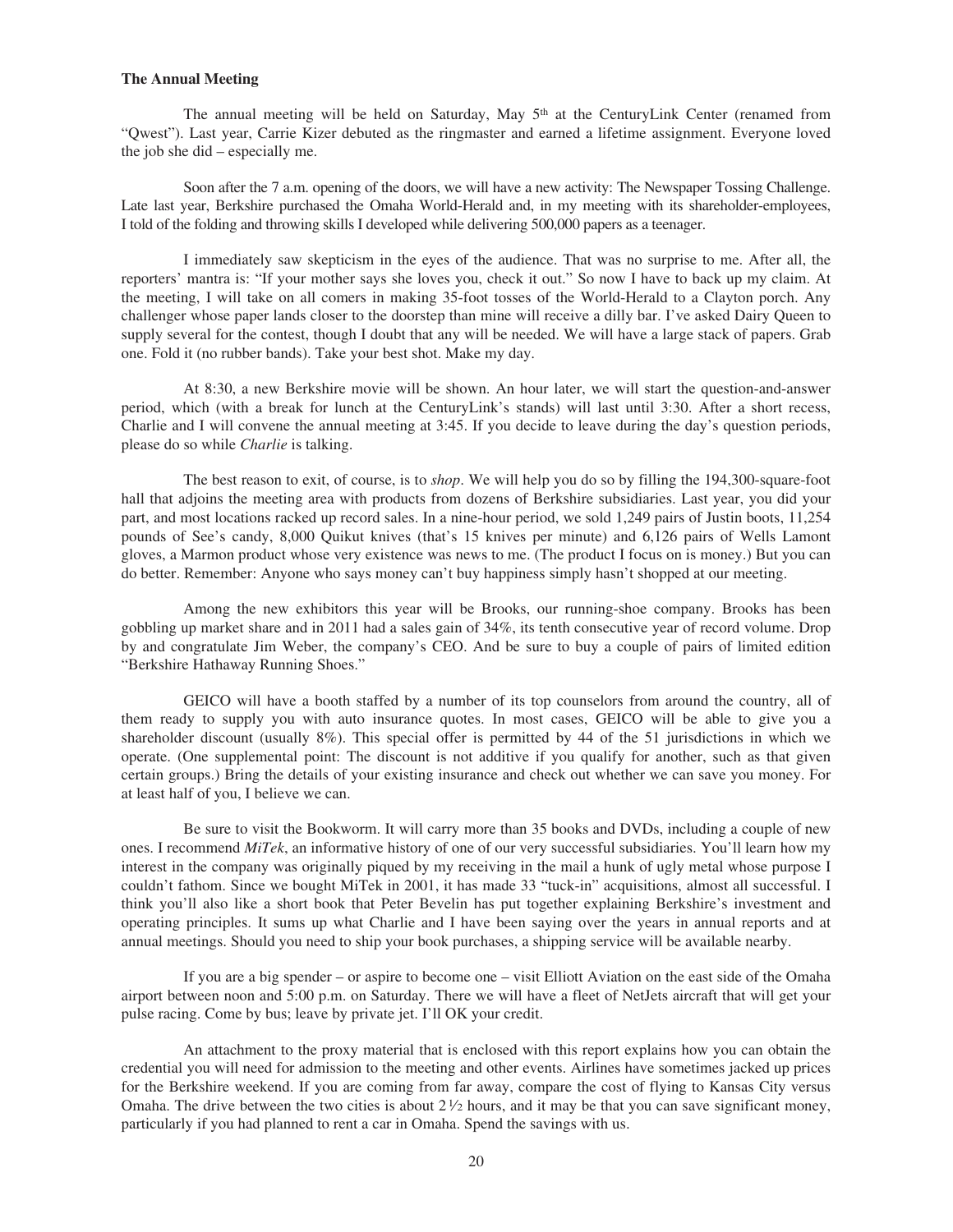At Nebraska Furniture Mart, located on a 77-acre site on 72nd Street between Dodge and Pacific, we will again be having "Berkshire Weekend" discount pricing. Last year the store did \$32.7 million of business during its annual meeting sale, a volume that exceeds the yearly sales of most furniture stores. To obtain the Berkshire discount, you must make your purchases between Tuesday, May 1<sup>st</sup> and Monday, May 7<sup>th</sup> inclusive, and also present your meeting credential. The period's special pricing will even apply to the products of several prestigious manufacturers that normally have ironclad rules against discounting but which, in the spirit of our shareholder weekend, have made an exception for you. We appreciate their cooperation. NFM is open from 10 a.m. to 9 p.m. Monday through Saturday, and 10 a.m. to 6 p.m. on Sunday. On Saturday this year, from 5:30 p.m. to 8 p.m., NFM is having a picnic to which you are all invited.

At Borsheims, we will again have two shareholder-only events. The first will be a cocktail reception from 6 p.m. to 9 p.m. on Friday, May  $4<sup>th</sup>$ . The second, the main gala, will be held on Sunday, May  $6<sup>th</sup>$ , from 9 a.m. to 4 p.m. On Saturday, we will be open until 6 p.m. On Sunday, around 2 p.m., I will be clerking at Borsheims, desperate to beat my sales figure from last year. So come take advantage of me. Ask me for my "Crazy Warren" price.

We will have huge crowds at Borsheims throughout the weekend. For your convenience, therefore, shareholder prices will be available from Monday, April 30<sup>th</sup> through Saturday, May 12<sup>th</sup>. During that period, please identify yourself as a shareholder by presenting your meeting credentials or a brokerage statement that shows you are a Berkshire holder.

On Sunday, in the mall outside of Borsheims, a blindfolded Patrick Wolff, twice U.S. chess champion, will take on all comers – who will have their eyes wide open – in groups of six. Nearby, Norman Beck, a remarkable magician from Dallas, will bewilder onlookers. Additionally, we will have Bob Hamman and Sharon Osberg, two of the world's top bridge experts, available to play bridge with our shareholders on Sunday afternoon. Two non-experts – Charlie and I – will also be at the tables.

Gorat's and Piccolo's will again be open exclusively for Berkshire shareholders on Sunday, May 6th. Both will be serving until 10 p.m., with Gorat's opening at 1 p.m. and Piccolo's opening at 4 p.m. These restaurants are my favorites, and I will eat at both of them on Sunday evening. (Actuarial tables tell me that I can consume another 12 million calories before my death. I'm terrified at the thought of leaving any of these behind, so will be frontloading on Sunday.) Remember: To make a reservation at Gorat's, call 402-551-3733 on April 1<sup>st</sup> (*but not before*) and at Piccolo's, call 402-342-9038. At Piccolo's, show some class and order a giant root beer float for dessert. Only sissies get the small one.

We will again have the same three financial journalists lead the question-and-answer period at the meeting, asking Charlie and me questions that shareholders have submitted to them by e-mail. The journalists and their e-mail addresses are: Carol Loomis, of Fortune, who may be e-mailed at cloomis@fortunemail.com; Becky Quick, of CNBC, at BerkshireQuestions@cnbc.com, and Andrew Ross Sorkin, of The New York Times, at arsorkin@nytimes.com.

From the questions submitted, each journalist will choose the dozen or so he or she decides are the most interesting and important. The journalists have told me your question has the best chance of being selected if you keep it concise, avoid sending it in at the last moment, make it Berkshire-related and include no more than two questions in any e-mail you send them. (In your e-mail, let the journalist know if you would like your name mentioned if your question is selected.)

This year we are adding a second panel of three financial analysts who follow Berkshire. They are Cliff Gallant of KBW, Jay Gelb of Barclays Capital and Gary Ransom of Dowling and Partners. These analysts will bring their own Berkshire-specific questions and alternate with the journalists and the audience.

Charlie and I believe that all shareholders should have access to new Berkshire information simultaneously and should also have adequate time to analyze it, which is why we try to issue financial information after the market close on a Friday. We do not talk one-on-one to large institutional investors or analysts. Our new panel will let analysts ask questions – perhaps even a few technical ones – in a manner that may be helpful to many shareholders.